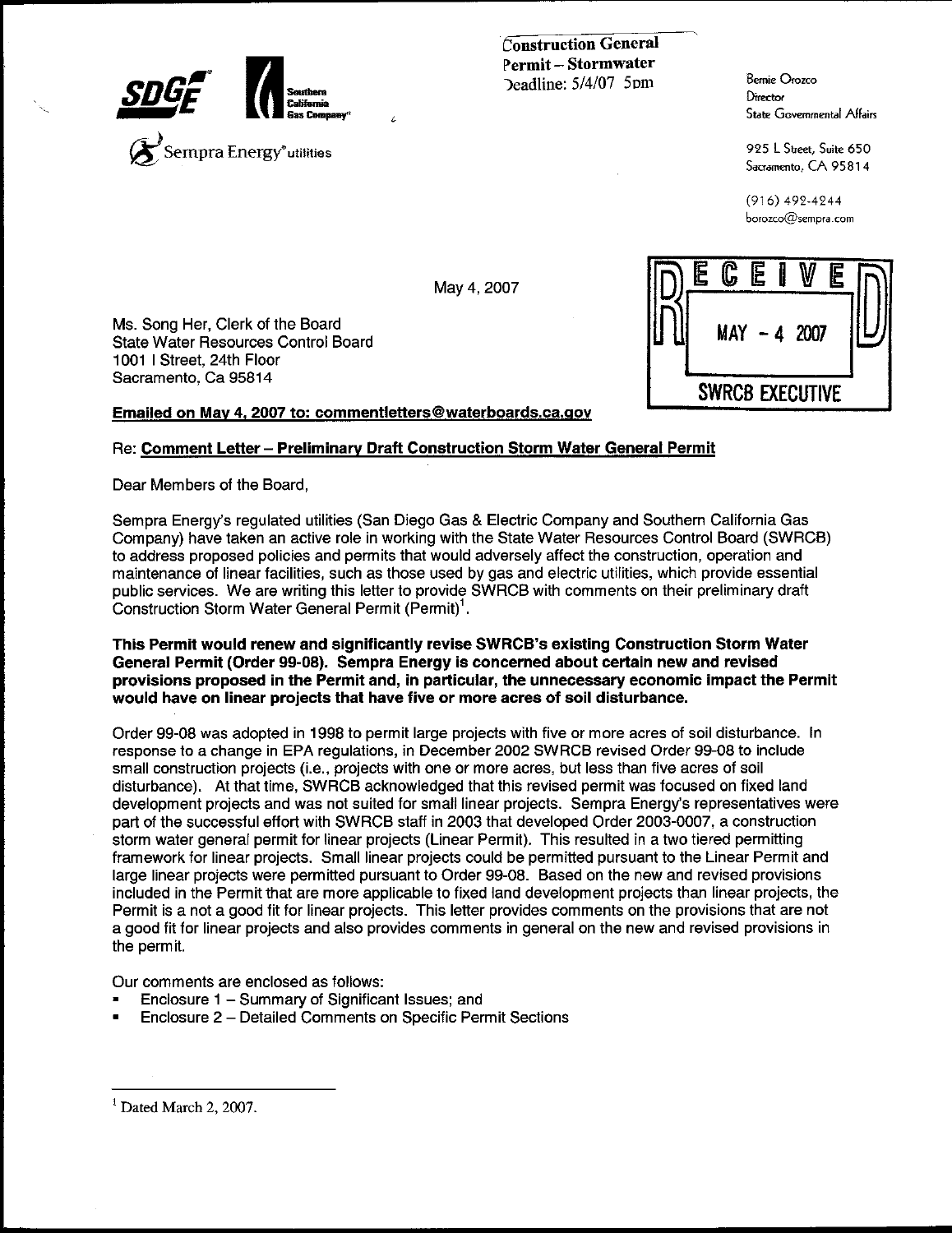We appreciate this opportunity to comment on the Permit. If you have any questions or would like to discuss these comments further, please contact Fred Jacobsen at 858-637-3723.

Sincerely,

*Bernie Orozco* 

Bernie Orozco 916-492-4244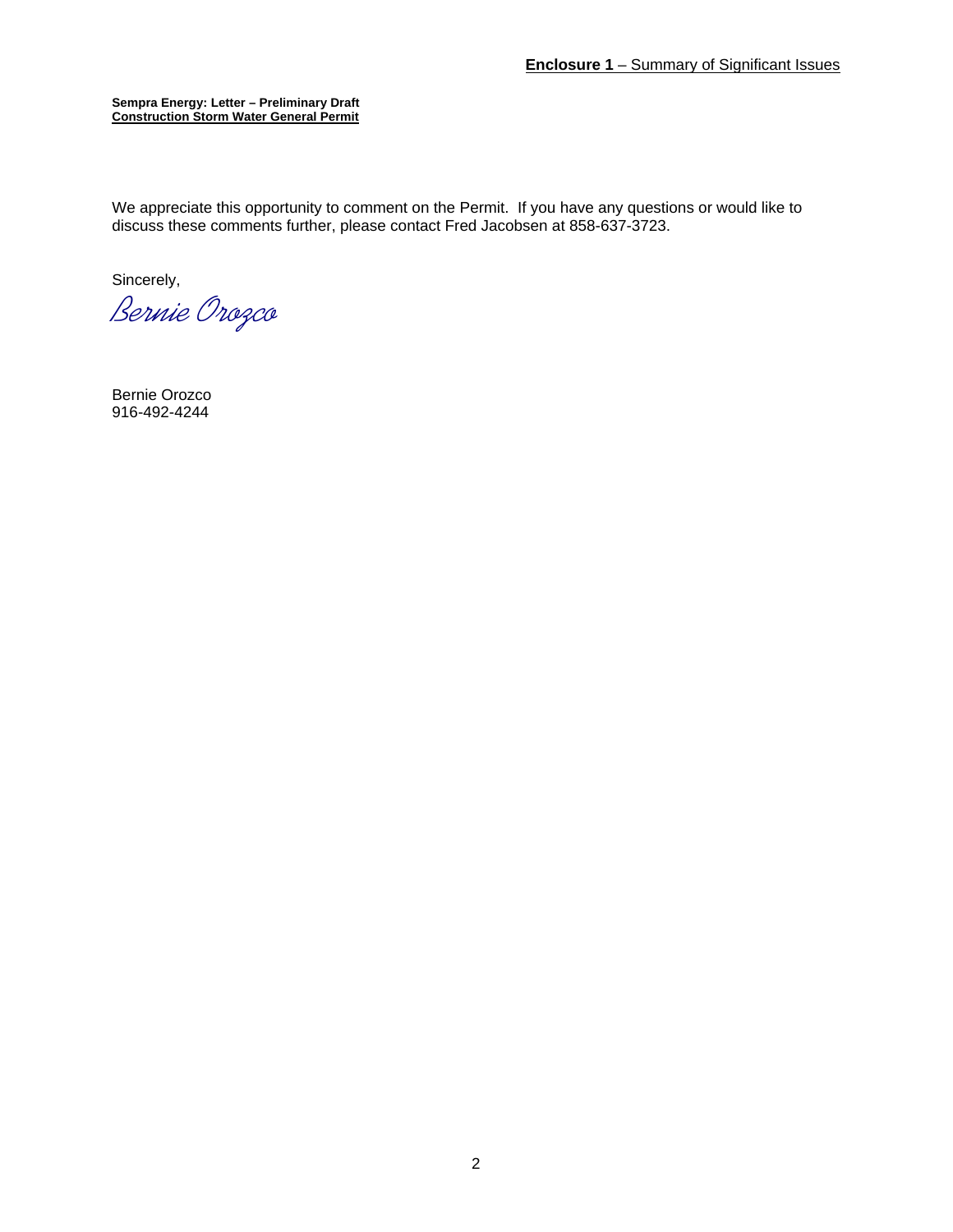#### **Linear Project Issues**

The Linear Permit was developed because it was recognized that there are significant differences between linear projects and typical land development projects. These differences include, but are not limited to:

- Linear projects generally have smaller impacts and the impacts may be spread out over long distances, rather than concentrated in one area or drainage;
- Many linear projects or portions thereof may be constructed in existing paved areas such as city streets, therefore minimizing the disturbed area and the potential for sediment and erosion problems;
- Disturbed soils from trenching and excavation activities are typically replaced and covered within very short periods of time, resulting in lower exposure time of disturbed soil to rainfall and runoff; and
- Sampling stormwater in city streets is problematic due to the existing pollutants that are present in the street (e.g., from vehicles and landscaping), over which the project has no control.

These issues and others were addressed in the Linear Permit. However, this Permit is focused on addressing the issues posed by typical land development projects, as illustrated by the stages of a project that were identified Section I.25. Specific areas of the Permit which would pose significant problems for linear Projects include:

- Risk Categories While most linear projects conducted under this permit would likely be categorized as medium or high risk under the current draft because they would have five or more acres of soil disturbance, these linear projects would actually pose very little water quality risk (see Section VIII.A);
- Soil Analysis The discharger is required to conduct soil particle size analyses representing each mapped soil unit on the project and for imported soil for the purpose of determining if the use of an Advanced Treatment Systems (ATS) is required. First, conducting soils analysis for existing paved areas on the project does not make any sense as these areas will typically be opened and closed (e.g., repaved) within a matter of a few days. Additionally, imported soils are not normally stockpiled and when they are, they are not stockpiled for long periods of time. Therefore the risk posed by these soil disturbing activities is not significant. Second, projects that are not conducted within existing paved areas (e.g., in an undisturbed natural area) are constructed within linear rights of way that do not typically result in large areas within a single drainage area being disturbed. Furthermore, the use of sediment basins and/or ATS within these rights of way is problematic due to the limited availability of space and limited access during inclement weather.
- Treatment The Permit requires use of ATS under specified soil conditions. Since linear projects disturb smaller amounts of area within any one drainage area, the potential risk to water bodies are low and standard erosion and sediment control best management practices (BMPs) should be protective of water quality.
- Actions Determined by Area of Soil Disturbance The use of specific quantities of soil disturbance (e.g., 2 acres, 5 acres) to determine the potential impact to a receiving water body from a project may be useful for land development projects that impact one or two drainages, but it is not a good measure of potential impact from a linear project that may be spread out over miles and within multiple drainage areas. The area used as a trigger for specific requirements should be related to the soil disturbance within a specific drainage area not the overall amount of soil disturbance.

### **Exemptions – Maintenance and Emergency Projects**

Section I.33 identifies those discharges that are not required to obtain coverage under this permit. However, it omits two classes of activity that were previously exempted from requiring coverage under a construction stormwater permit, namely maintenance and emergency construction. The following language should be included in the findings and the Permit:

"Construction activity does not include routine maintenance to maintain original line and grade, hydraulic capacity, or original purpose of the facility, nor does it include emergency construction activities required to protect public health and safety."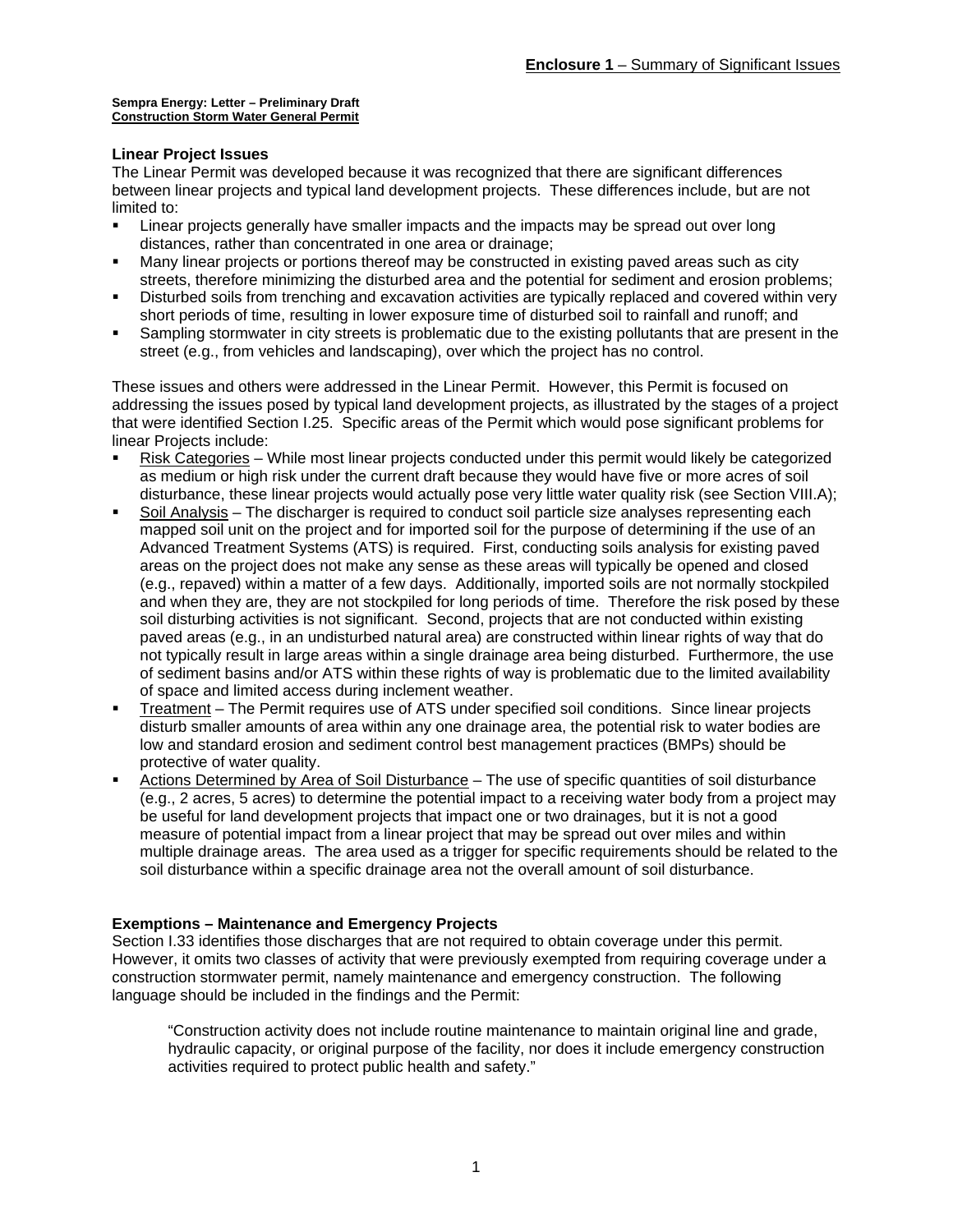#### **Exemption - Oil and Gas Exemption**

On Page 9 of the Fact Sheet, Section II.C states that the General Permit does not apply to: "Qualified oil and gas exploration projects. On June 12, 2006, USEPA published a rule that exempts construction activities at oil and gas sites from the requirement to obtain an NPDES permit for storm water discharges except in very limited instances. These amendments are consistent with the Energy Policy Act of 2005 signed by the President of the United States on August 8, 2005. This action also encourages voluntary application of BMPs for construction activities associated with oil and gas field activities and operations to minimize erosion and control sediment to protect surface water quality. The final rule became effective June 12, 2006. This exemption includes disturbances to the ground from oil and gas exploration, production, processing, and treatment operations or transmission facilities including gathering lines, flowlines, feeder lines, and transmission lines."

To be consistent with EPA's exemption language and the Fact Sheet, the first sentence of Section I.33.f on Page 9 of the Permit should be replaced with the following language from the finding:

"This exemption includes disturbances to the ground from oil and gas exploration, production, processing, and treatment operations or transmission facilities including gathering lines, flowlines, feeder lines, and transmission lines."

#### **Risk Categories**

The Permit proposes to use a list of project characteristics to assign a risk category (low, medium, high) to each project. Based on the calculated risk category, certain provisions of the Permit would apply to the project. We do agree that low risk projects should have fewer compliance requirements in Section X than medium and high risk category projects. However, in evaluating the risk calculations, it appears that most projects will be considered medium or high risk and that very few projects will be categorized as a low risk.

The permit should also identify under what conditions a project could/should modify its risk category. For instance, once the project has completed mass grading or completed installation of certain sediment and erosion control BMPs, it could reduce its risk calculation based the non-exposure of soil.

As mentioned above, linear projects that used this Permit would typically be those that have five or more acres of soil disturbance or otherwise not able to use the Linear Permit. The soil disturbance from these projects would occur over the length of the project, which could be miles and would likely be located in a number of drainage areas. We recommend that the permit make allowance for projects that span a number of different drainage areas to determine the risk category by drainage area rather than on a whole project basis.

#### **Hydromodification**

Hydromodification is a new and significant addition to this permit. We agree that hydromodification should be addressed in the design and construction of a site and that there needs to be consistent statewide requirements. However, we disagree with the SWRCB incorporating the concept in this permit. The proper place for consistent statewide hydromodification requirements is a statewide MS4 permit that requires that grading and building permits to be contingent on proper hydrological design and that prevents hydromodification effects.

To the extent hydromodification requirements are implemented, there should be a de minimus amount of area that can be modified before the requirements are applicable. For example, on linear projects there may be electric tower foundations that create impervious area, but these represent a very small and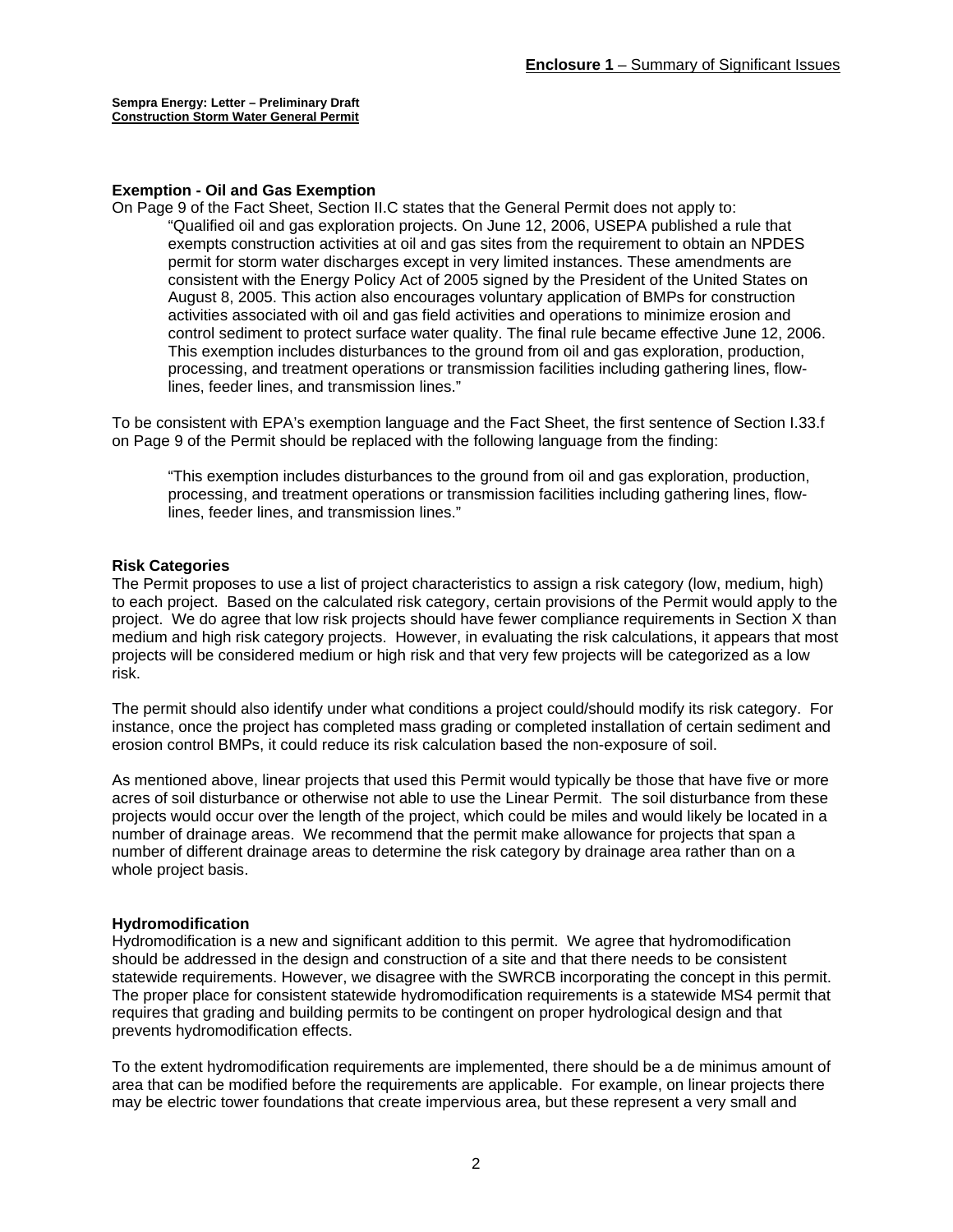insignificant area and they are spaced out over long distances and in many cases, different drainage areas.

#### **Toxicity Testing**

The Permit establishes acute and chronic toxicity limits for discharges from ATSs (see Page 11, IV.4.a-b). Requiring toxicity testing on stormwater discharges presents a number of logistical issues, such as availability of acclimated test organisms, availability of test labs, and duration of testing. These limits would also apply to what should be only short-term discharges (i.e., only while the ATS is in place during construction) and many discharges are either into MS4s (and therefore the ultimate affects of the specific discharge on a receiving water are unknown) or may be into ephemeral or intermittent streams which only flow during rain events or seasonally. We recommend that toxicity limits be deleted from the permit. Alternatively, if there are treatment additives that have been shown through existing or future studies to not result in toxicity in the treatment effluent, projects that use these types of additives should be exempted from the requirement to conduct toxicity tests.

#### **ATS/ Source Control**

In Section IX.G.2.c it states: "...the cells are appropriately sized to capture and treat, within 48 hours, the range of expected site runoff from the smallest storms up to the runoff from 1.5 times the ten-year, 24 hour design storm event." In at least southern California, the requirement to size the treatment for 1.5 times the 10-year 24-hour storm is roughly equivalent to sizing the system for a 100-year 24-hour storm. It is unreasonable have to size the system for this large of an event. In fact, the Storm Water Panel's recommendations to the SWRCB stated that "…Numeric Limits and Action Levels not apply to storms of unusual event size and/or pattern (e.g., flood events).<sup>2</sup> If the numeric limits are not applicable, then the treatment system should not be required to be sized for these storm events.

Assuming a 10-year, 24-hour storm of 4", drainage areas of 1, 3, 5 and 8 acres, no stormwater infiltration, and a 2 ft. depth of the sediment basin in front of the ATS, the area required for the sediment basin would be 0.25, 0.75, 1.25 and 2.0 acres, respectively. This represents 25% of the drainage area (note that this percent increases to 50% in areas where the 10-year, 24-hour storm is 8"). If baker tanks were used for storage in place of a sediment basin, it would require 9, 27, 45 and 72 tanks respectively. These storage/treatment system requirements are unreasonable. Again, as the Storm Water Panel recommended, the numeric limits and action levels should not apply to storms of unusual event size and/or pattern.

The source control option requires that the areas of active construction be limited to five acres at any one time. Linear projects typically cross many drainage areas. Also, linear projects may be broken into different sections which may be covered by separate SWPPPs and could be under construction at the same time. Therefore, this section should clarify that the 5 acre limit is applicable to the immediate drainage basin and not the entire project.

It is unclear in the Permit when the use of the ATS can be discontinued. It would seem that once the active grading activities are completed within the area from which the water drains to the ATS and sediment and erosion controls have been implemented, the ATS should be able to be discontinued.

#### **Monitoring**

 $\overline{a}$ 

The Permit makes substantial changes to the sampling requirements that were included in Order 99-08, under which, sampling was triggered by specific situations (exposed pollutant sources) and/or criteria

 $2^{2}$  Page 18, Number 11. "The Feasibility of Numeric Effluent Limits Applicable to Discharges of Storm Water Associated with Municipal, Industrial and Construction Activities", Storm Water Panel Recommendations to the California State Water Resources Control Board, June 19, 2006.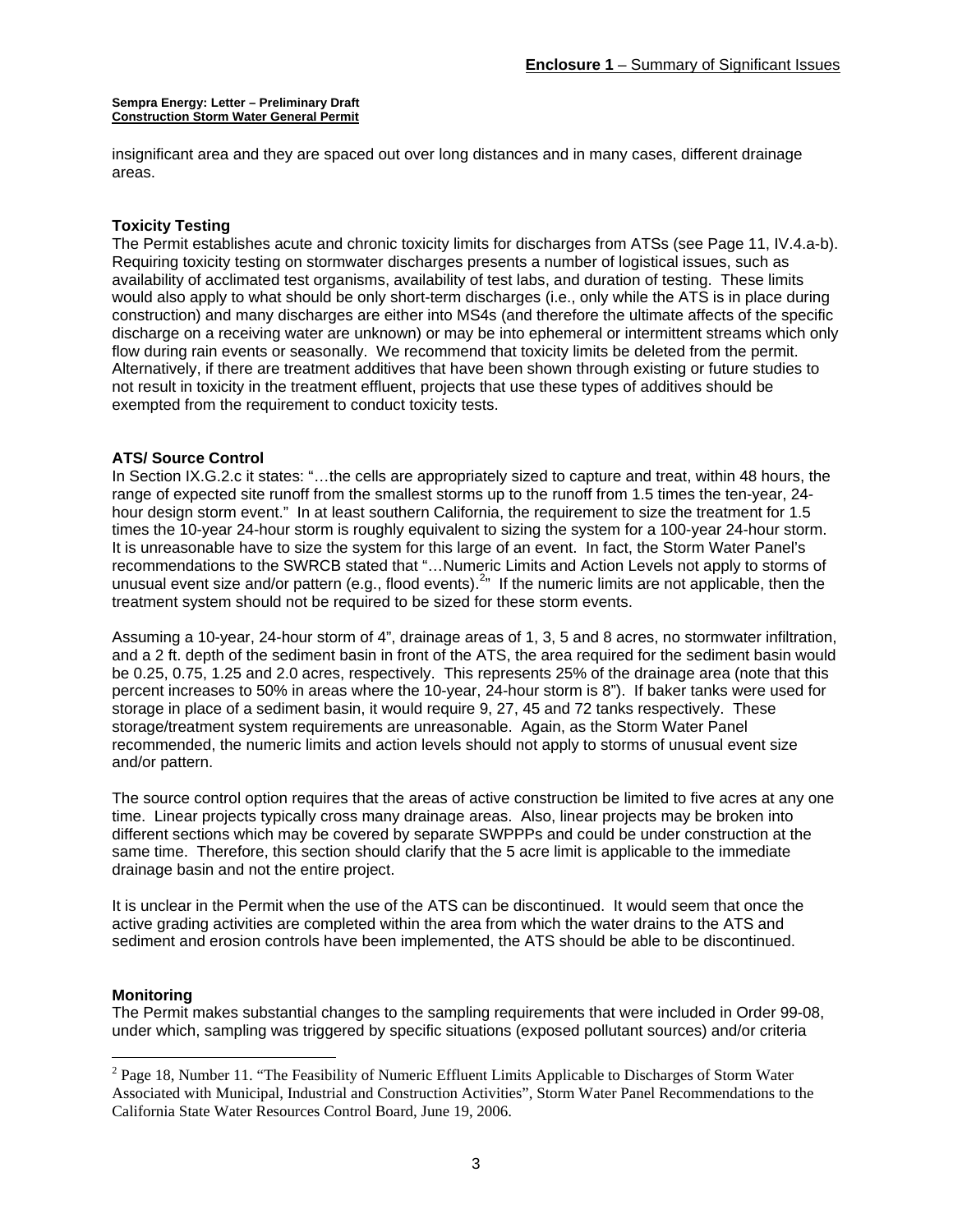(e.g., failure of a BMP). The Permit would require all medium and high risk projects to conduct discharge sampling from all rain events with rainfall of  $\frac{1}{2}$ " or greater. Multiple samples/analyses are required from extended (i.e., with every additional 1" of rainfall) rain events. Additionally, **sampling is required at all drainage areas** associated with construction activity. Sampling is apparently required even if those areas utilize BMPs that fully prevent exposure of potential pollutants to stormwater (see p. 64, Section F.1). This increase in sampling from certain specific instances to most all storm events and at all discharge locations places an unreasonable burden on the discharger in terms of the logistics and cost required to conduct the sampling and analysis. Visual observations should continue to be relied upon to assess whether BMPs are implemented and working correctly rather than sampling all discharge locations during each qualifying storm event. Alternately, sampling could be used to supplement the visual monitoring by requiring sampling of representative sites once per calendar quarter during the rainy season when a qualifying storm event occurs.

The Permit requires sampling to be conducted from the point of discharge representing "…the worst quality storm water discharge in each drainage area based on visual observation of the water and upstream conditions" (see P. 64, F.1). Samples should be representative of the entire discharge and not only part of the discharge. Also, it is unclear whether this permit requires each "discharge" or each "drainage" to be sampled or whether these terms are synonymous. This should be clarified in the Permit.

### **Analytical Methodologies**

The methodologies listed for analysis of pH and TPH are non-EPA approved methods. Standard Provision III.B requires analyses to be conducted pursuant to approved methods contained in 40 CFR 136. Using approved methods ensures the accuracy and precision of the test results, for both the discharger and the SWRCB. We recommend that no testing be conducted with methods that are not 40 CFR 136 approved methods. If, however, non-40 CFR 136 methods are specified in the permit, the data resulting from these tests should not be utilized as a basis for any enforcement actions. Additionally, so that the data are not inappropriately used, they should not be uploaded into any state database.

### **Rain Event Action Plans (REAP)**

Section XI specifies the requirement for a rain event based plan and is a new addition to the Permit. It is proposed that a separate plan would be prepared for each precipitation event that has a 30% or greater chance of producing precipitation in the project area. A 30% chance of rain in Southern California normally consists of no precipitation, and at most a few sprinkles or very light showers with no runoff. This trigger should be 50% for Southern California unless logically justified in writing otherwise. We do not believe a separate REAP is necessary for each rain event and a single project specific general REAP plan will suffice, if required, to address various predicted rainfall amounts and changes of events (such as a change in predicted rainfall amount).

Section XI.1 could be read to mean that all exposed portions of the site would need to be protected no later than 48 hours in advance of a "likely precipitation event". This would be an unreasonable requirement, especially for projects that are conducted in existing paved areas where trenches and excavations can be protected within very short periods of time.

### **NELs/ ALs**

The Permit has for the first time added numeric effluent limits (NELs) and action levels (ALs) for specified discharges. Inclusion of NELs and ALs raises the following issues and concerns:

- The limits/levels are set at concentrations that actually represent technologically feasible levels, not just from a concentration standpoint but also considering the range of volumes and flow rates anticipated to be treated;
- Whether the limits/levels are scientifically and legally valid; for example: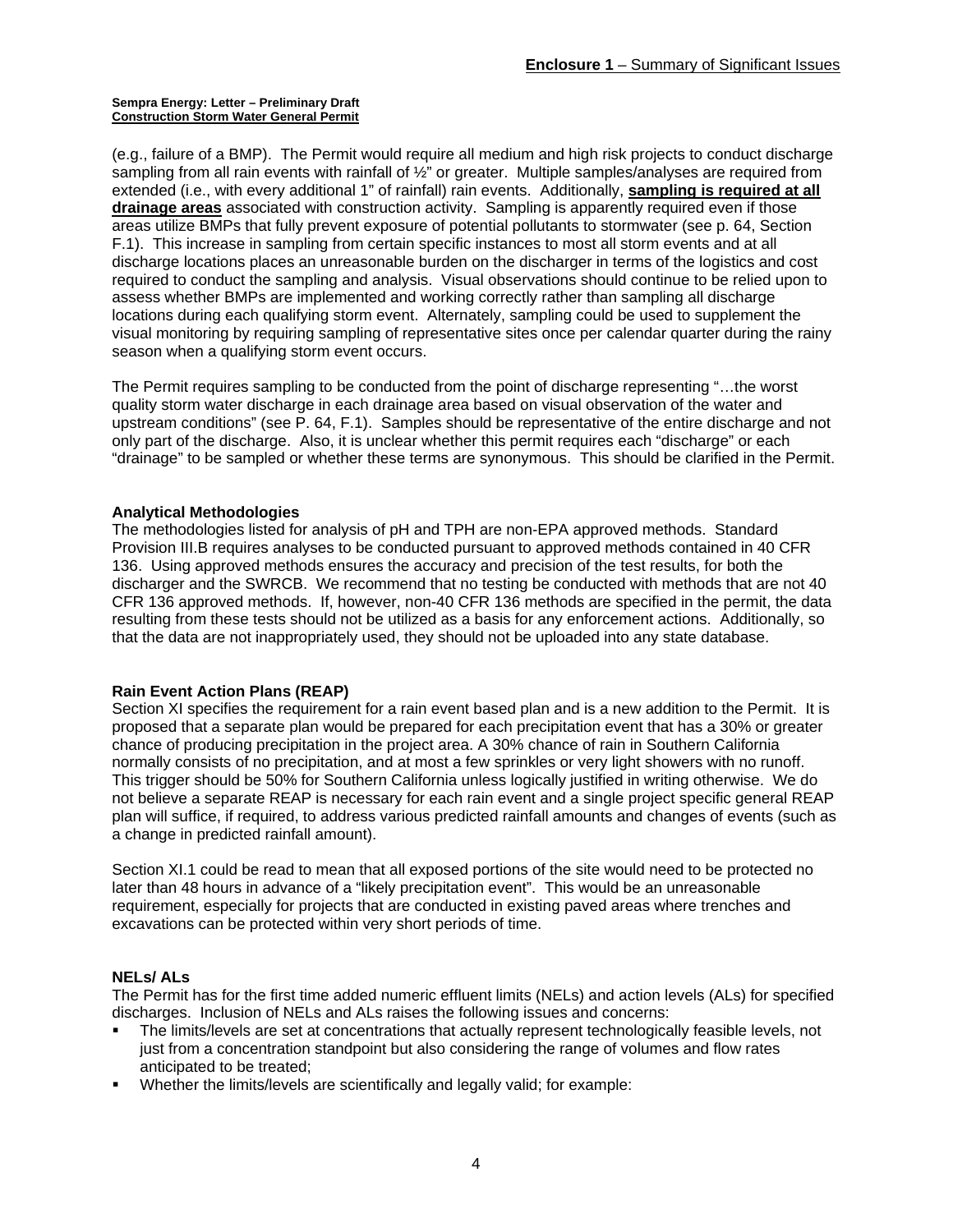- o We do not agree with your Finding (fact) of a direct non-site specific correlation of turbidity with sediment loads. Turbidity measures the amount of light scattered by particles and can be significantly affected by particle shape, color and reflectivity, and will not necessarily correlate with mass sediment loadings over a range of soil types and characteristics. Total Suspended Solids (TSS) is a measure of the actual weight of particulate material per water volume and has nothing to do with the light scattering properties of the particulates. We therefore object to a generally applied AL or future NEL for turbidity incorporated as a Finding.
- o Effluents should have the naturally occurring level of sediment that would be expected from the natural site, assuming no other construction pollutants are present and there has not been a change in natural sediment characteristics. Effluent limits below this level are not justified and in fact may be detrimental to the natural environment.
- The limits/levels incorporate the Storm Water Committee's concerns about applicability; for example:
	- o Treatment would not be required for unusual sized rainfalls or events.
	- o The method of determining whether there is an exceedance assumes that the NEL is an instantaneous maximum limit. Since the derivation of the NEL is not provided it is not possible to comment on the appropriateness of this compliance determination methodology. It may be more appropriate to determine compliance based on a daily, weekly or monthly average of sample results. Note that the Storm Water Panel's June 2006 report recommended that "…a Numeric Limit or Action Level should be compared to the average discharge concentration (Page 17, Item 8)

### **Permitting Process**

The Permit makes significant revisions to the process that must be used to obtain coverage under the Permit. Under Order 99-08, the application process was fairly simple, quick and provided a high level of certainty of prompt coverage, whereas the Permit proposes a process that is more complex, uncertain and could take 90 days or more to obtain coverage.

Section VII.1.a states that the PRDs must be filed electronically "…no later than 14 days prior to the commencement of construction activities…". This implies that a construction project may commence work on the 15<sup>th</sup> day after filing the PRDs as long as the SWRCB accepts the PRDs and receives the permit fee check. However, the Permit also specifies that there is a 90 day public review period once the PRDs are submitted and the actual period could be longer if the RWQCB determines that a public hearing is required (the Permit does not, but should, specify under what conditions the RWQCB staff could require a public hearing).

This proposed process raises the following concerns:

- A project either has to wait through the 90 day time period to ensure it is covered by the Permit or risk the potential of having its work stopped, which would result in a severe financial consequence to the project.
- The PRDs must include a copy of the complete SWPPP. However, some of the information for a SWPPP (e.g., person(s) responsible for sampling) are not finalized until the contractor is hired which normally immediately before the construction starts. This information is not normally available 90 days in advance of the project start date. We are opposed to inserting a 90 day plus permitting period into the project at this point of the project, as it will delay the start of the projects.
- This process as proposed unnecessarily delays projects that are needed for electric and gas infrastructure reliability and public safety, especially in regard to linear projects. Applying a CEQA type review at this stage of a project is inappropriate. Other new incorporated aspects of this permit revision such as public accessibility to the electronically submitted NOI, SWPPP and other documents and the specified submittal timeframes are sufficient for public access and review/comment to the SWRCB/RWQCB.

The process should be revised such that a project is considered covered under the permit once the PRDs and application fee check is received by the SWRCB and they verify that the required documents are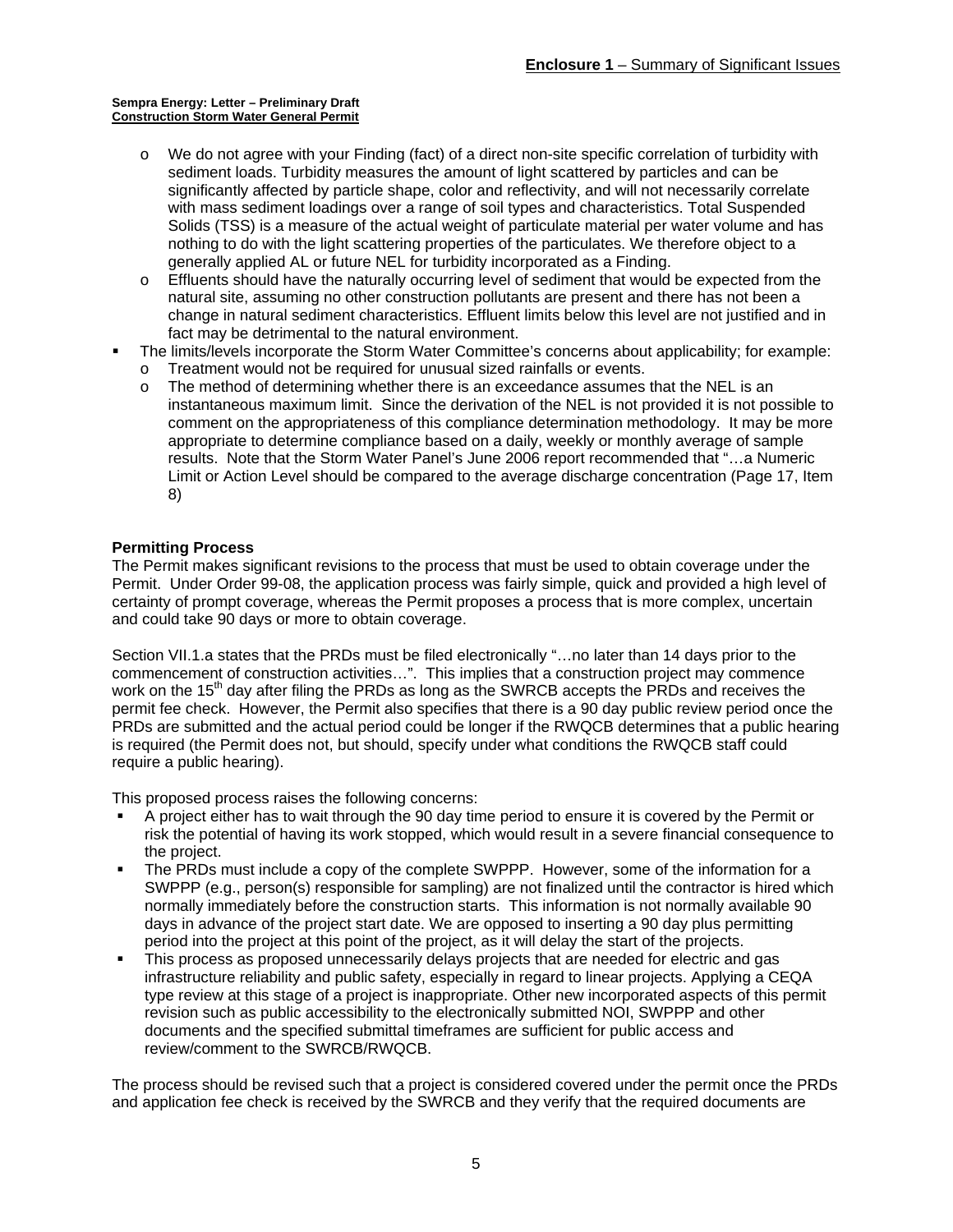included. To the extent the RWQCB has questions or concerns about the documents at a later date, they can request additional information without holding up or stopping the project. Also, certain portions of the SWPPP should not have to be completed as part of the PRD submittal, but would be required to be retained on-site in the SWPPP, once they are completed.

Section VII.3 requires those dischargers covered under Order 99-08 to complete their filing for coverage under the Permit within 90 days of adoption of the Permit. Dischargers that have numerous projects covered under Order 99-08 will have difficulty meeting this requirement and the SWRCB and RWQCB may also have resource challenges in responding to all of the applications submitted within this time period. We recommend that this time period be extended to at least 120 days.

Section I.32 states that the state's web-site will be used for electronically submitting all permit-related documents. Since this will be a critical part of the permitting process, this system needs to be up and running and fully tested prior to the implementation of this Permit so that there is a smooth transition to the new Permit.

### **Permit Modifications**

Section II.B.5 requires that when the project acreage subject to the annual fee has changed, dischargers *shall mail a revised annual fee no less than seven days after electronically submitting* the Permit Registration Documents (PRDs), *which include a NOI, SWPPP, and SWPPP Compliance Checklist.* Dischargers who fail to submit all PRDs will lose permit coverage. "

This section raises the following issues:

- The situation in which the project acreage subject to the annual fee decreases should be addressed in the permit language. For instance, a project that closes a section of their project will not have to submit a revised annual fee;
- Obtaining a check within seven days within most organizations will be difficult. This should be extended to 15 or 30 days.
- Does a new SWPPP and compliance check list have to be submitted; what if the submittal is for closing areas vs. including new areas?
- What level of change in a project requires the submittal of revised PRDs and will each submittal trigger a new 90 review period?

### **Notice of Termination Process**

Section XII.1.d requires the Notice of Termination (NOT) to demonstrate compliance with the New and Re-development Standards in Section K at the end of the project. We are concerned that this is the wrong time within the permit process for the RWQCB's response to this permit condition and implies an on-going effort with no defined end-point. This condition could rather be covered by the post project BMP plan, with non-conformance having the same consequences as not adhering to the other postconstruction BMPs.

### **Reporting**

The Permit contains requirements for reporting the exceedance of numeric effluent limits and actions levels. Sections IX.A.2 and IX.G.5.e require entry of specific information into the SWARM database within 48 hours. This is too short of a time frame, especially for results received at the end of a work week, and should be changed to 5 days.

Action Level Exceedance Evaluation Reports (ALEERs) are required to be submitted electronically to the RWQCB. ALEERs should not be submitted to the same compliance electronic data base as analytical results conducted for numeric effluent limits. Action levels are not considered effluent limits and the exceedance of an AL is not considered a compliance issue. There should be a separate electronic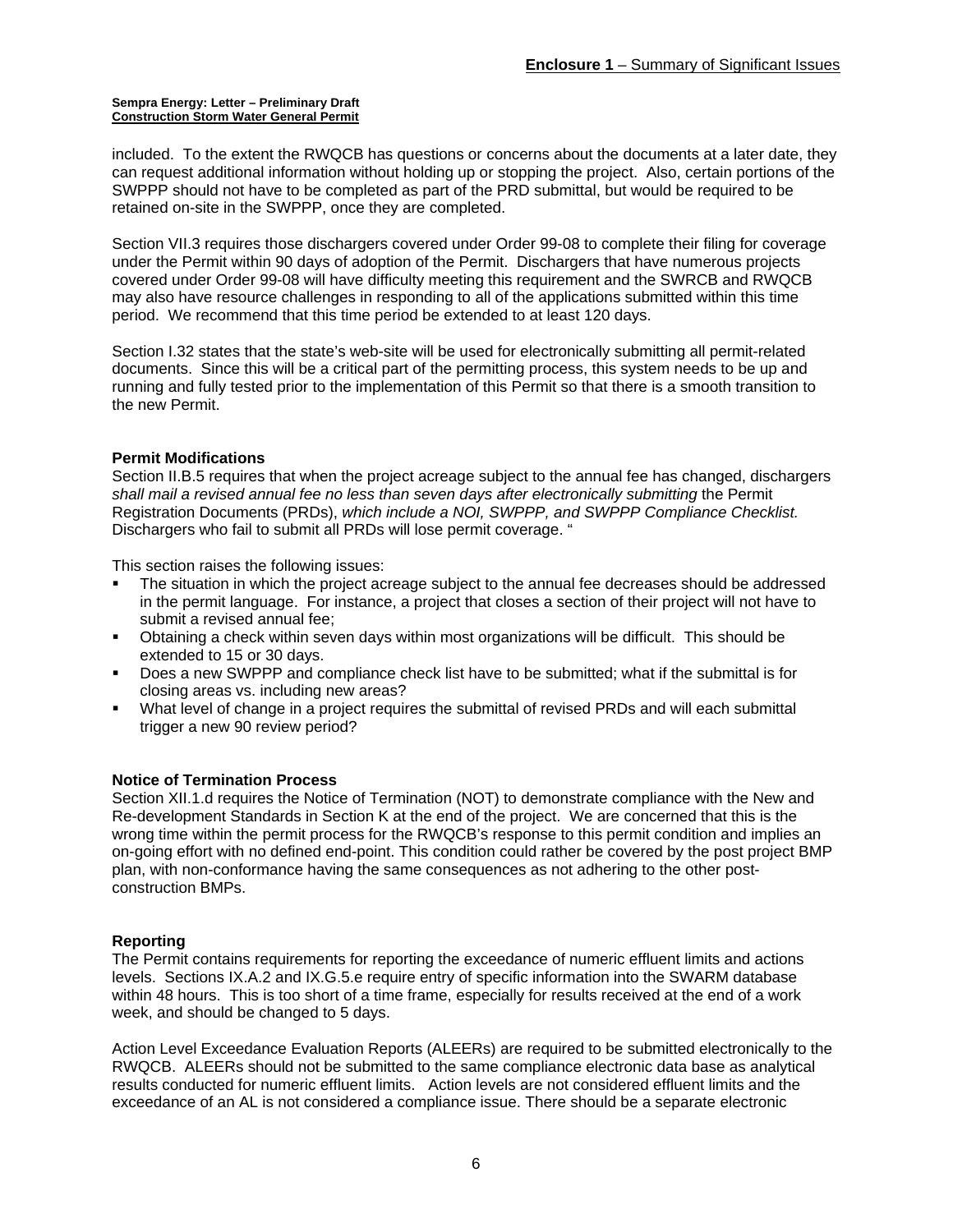database or no data base at all for ALs and ALEERs. Rather the discharger should be required to make the appropriate notes in the SWPPP and the annual report as in Section IX.B.2 and submit a hard copy of the ALEER to the RWQCB.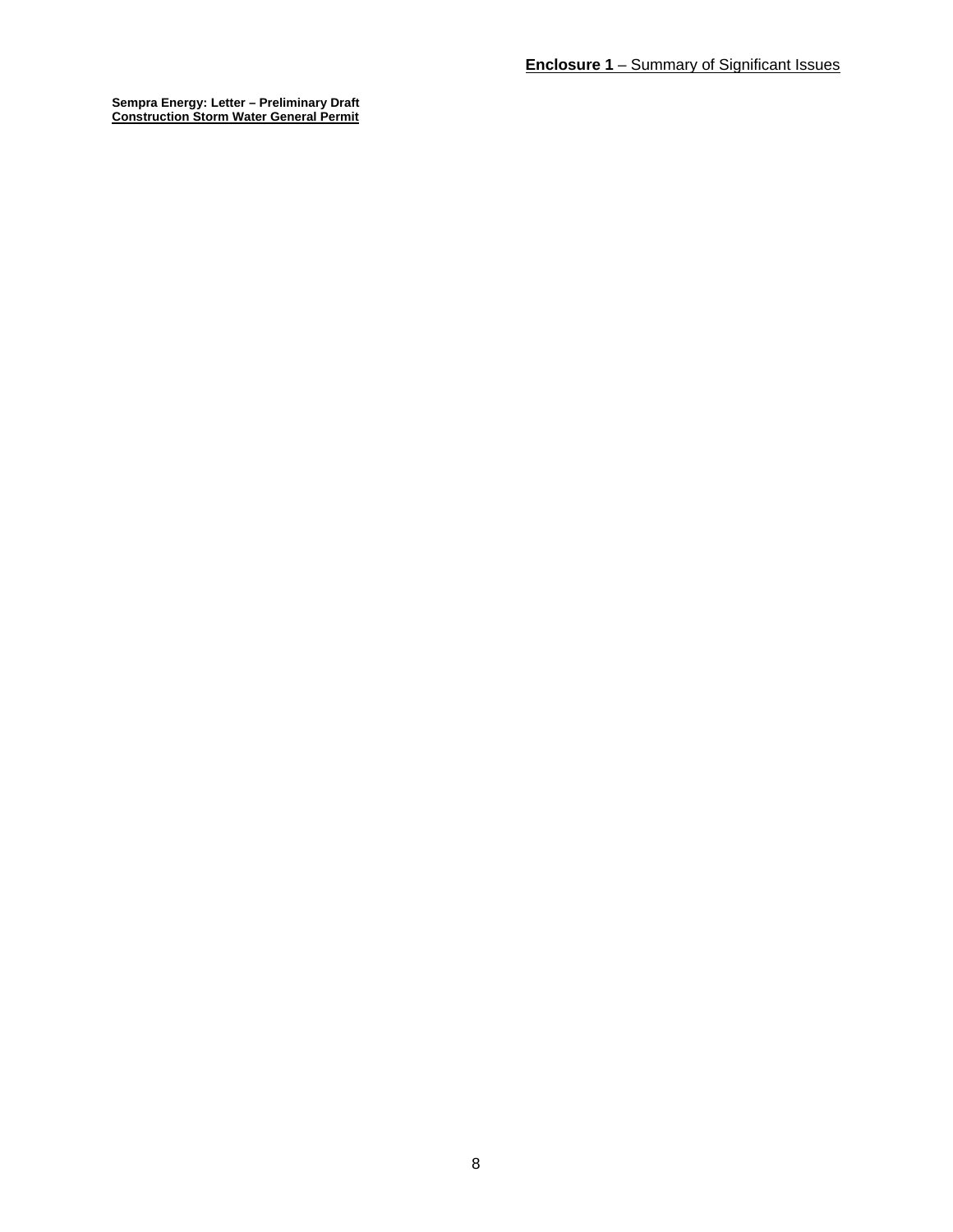| Page                    | Reference | <b>Permit</b>         | <b>Comment</b>                                                                                                                                                                                                                                                                                                                                                                                                                                                                                                                                                                                                                                                                                                                                                                                                                                                                                                                       |
|-------------------------|-----------|-----------------------|--------------------------------------------------------------------------------------------------------------------------------------------------------------------------------------------------------------------------------------------------------------------------------------------------------------------------------------------------------------------------------------------------------------------------------------------------------------------------------------------------------------------------------------------------------------------------------------------------------------------------------------------------------------------------------------------------------------------------------------------------------------------------------------------------------------------------------------------------------------------------------------------------------------------------------------|
|                         |           | Element/Issue/Concern |                                                                                                                                                                                                                                                                                                                                                                                                                                                                                                                                                                                                                                                                                                                                                                                                                                                                                                                                      |
| 1                       |           | General               | "IT IS HEREBY ORDERED, that this Order supersedes Order No. 99-08-DWQ<br>except for enforcement purposes.<br>Please clarify what this means.                                                                                                                                                                                                                                                                                                                                                                                                                                                                                                                                                                                                                                                                                                                                                                                         |
| 3                       | 1.11      | Limits-pH             | Includes NEL for pH, effective 18 months after permit adoption.<br>This paragraph contradicts itself in that it first states that it is feasible to<br>establish a pH limit and then it states that the limit will not become<br>effective at 18 months after the permit is adopted if the SWRCB finds that<br>the limit is infeasible.                                                                                                                                                                                                                                                                                                                                                                                                                                                                                                                                                                                              |
| $\overline{3}$          | 1.9       | Hydromodification     | We agree that hydromodification should be addressed in the design and<br>٠<br>construction of a site. We agree that there needs to be consistent<br>statewide requirements. However, we disagree with the SWRCB<br>incorporating the concept in this permit. The proper place for consistent<br>statewide hydromodification requirements is a statewide MS4 permit that<br>requires that grading and building permits be contingent on proper<br>hydrological design and that prevent hydromodification effects.<br>To the extent that Hydromodification is included in this permit, there<br>should be a de minimus amount of area that can be modified before this<br>applies. For example, on linear projects there may electric tower<br>foundations that create impervious area, but these represent a very small<br>area and they are spaced out over long distances and in many cases, are<br>located in different drainages. |
| $\overline{\mathbf{A}}$ | 1.11      | Limits-pH             | We agree that alkaline construction materials are potential contaminants<br>$\blacksquare$<br>and have the potential to cause a high pH in storm water runoff from<br>construction sites. However, there are serious concerns and flaws in the<br>sampling and analytical methods (e.g., specification of use of non-<br>40CFR136 methods) proposed in the permit for pH and other parameters<br>that must be adequately addressed before we can even support an AL for<br>pH, or an AL or NEL for certain other parameters.                                                                                                                                                                                                                                                                                                                                                                                                         |
| $\overline{\mathbf{4}}$ | 1.12      | <b>Risk Category</b>  | This finding states that "small construction projects with an "R Value" less than 5<br>during the clearing and mass grading phase of their project may be considered "low<br>risk" and are subject to fewer requirements in the General Permit."<br>Once the actual activity of clearing and mass grading have been<br>٠<br>accomplished, can a project be down graded to a low risk?<br>This finding implies that only small projects may be considered for a<br>category of low risk                                                                                                                                                                                                                                                                                                                                                                                                                                               |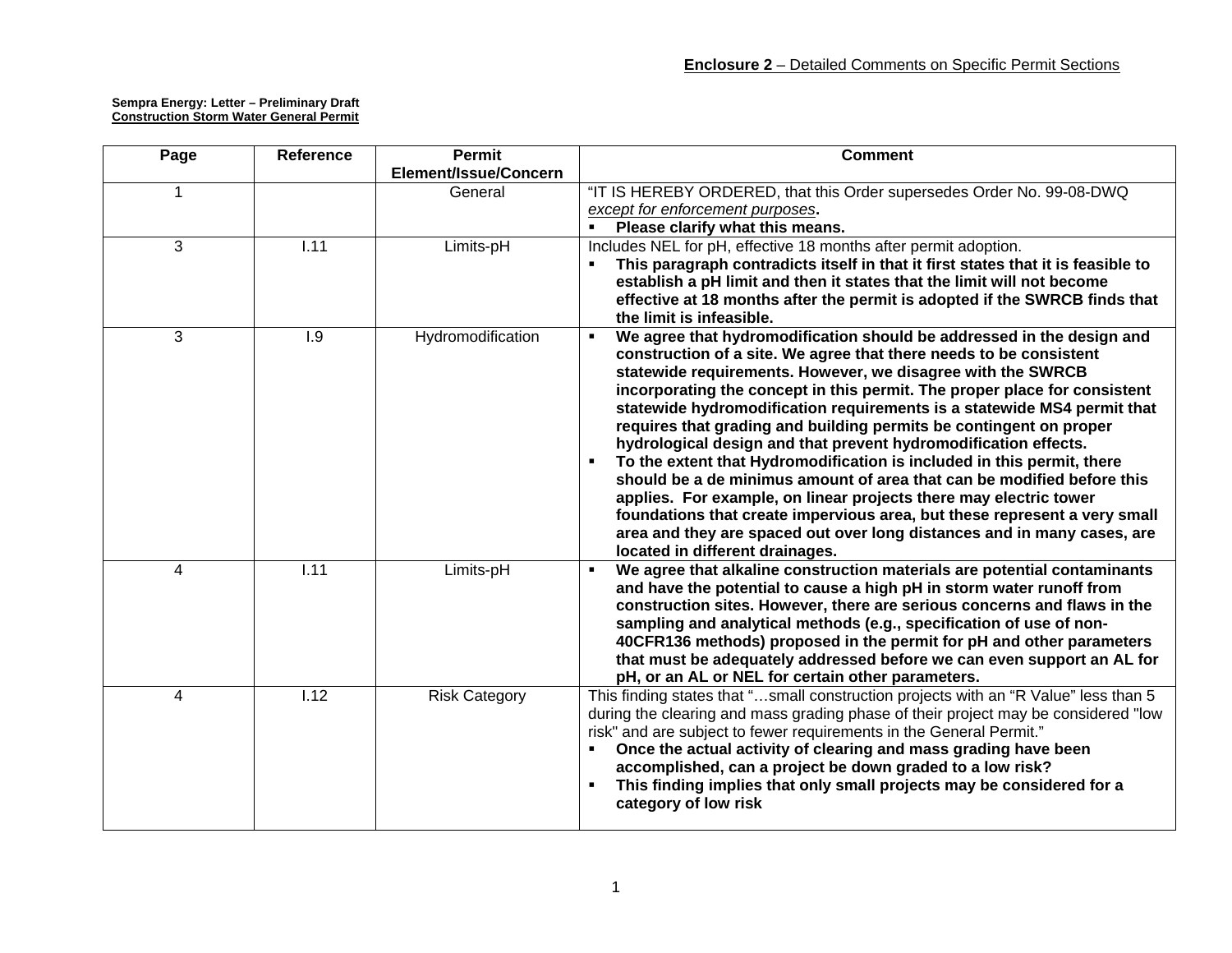| Page           | <b>Reference</b>  | Permit                    | <b>Comment</b>                                                                                                                                                                                                                                                                                                                                                                                                                                                                                                                                                                                                                     |
|----------------|-------------------|---------------------------|------------------------------------------------------------------------------------------------------------------------------------------------------------------------------------------------------------------------------------------------------------------------------------------------------------------------------------------------------------------------------------------------------------------------------------------------------------------------------------------------------------------------------------------------------------------------------------------------------------------------------------|
|                |                   | Element/Issue/Concern     |                                                                                                                                                                                                                                                                                                                                                                                                                                                                                                                                                                                                                                    |
| $\overline{4}$ | $\overline{1.12}$ | <b>Risk Category</b>      | We do not agree with the SWRCB staff not waiving, or at least not<br>minimizing requirements even further than proposed, for low risk small<br>projects with low erosivity, especially in urban paved areas and semi-arid<br>and arid portions of the state.                                                                                                                                                                                                                                                                                                                                                                       |
| 4              | 1.13              | AL-Turbidity              | Please provide the rationale for setting the AL for turbidity at 500 ntu.<br>$\blacksquare$                                                                                                                                                                                                                                                                                                                                                                                                                                                                                                                                        |
| 4              | $\overline{1.13}$ | AL-Turbidity              | We do not agree with the Finding (fact) of a direct non-site specific<br>correlation of turbidity with sediment loads. Turbidity measures the<br>amount of light scattered by particles and can be significantly affected by<br>particle shape, color and reflectivity, and will not necessarily correlate<br>with mass sediment loadings over a range of soil types and<br>characteristics. Total Suspended Solids (TSS) is a measure of the actual<br>weight of particulate material per water volume and has nothing to do with<br>the light scattering properties of the particulates. We therefore object to<br>this Finding. |
| $\overline{4}$ | $\overline{1.14}$ | <b>Action Levels</b>      | Not all NELs proposed to be established in this permit are possible due to<br>$\blacksquare$<br>sampling and analytical considerations (e.g., non-certified methods are<br>specified). These methods may be possible to use for ALs if submission<br>of two or more ALs are not utilized by the board or the public as<br>enforcement tools or add the discharger to "the major polluter" list.                                                                                                                                                                                                                                    |
| $\overline{4}$ | 1.14              | Limits                    | States that ALs are not directly enforceable and do not constitute NELs.<br>We concur that ALs, where used, should not be an enforceable limit.<br>$\blacksquare$                                                                                                                                                                                                                                                                                                                                                                                                                                                                  |
| 5              | 1.16              | <b>Analytical Methods</b> | Any NEL must be based on analytical tests from 40 CFR 136 and must be<br>٠<br>performed by certified technicians through a certified lab for enforceable<br>actions. The test methods mentioned for some of the parameters are not<br>from 40 CFR 136, not certified, and there is no mention of technician/lab<br>certification.                                                                                                                                                                                                                                                                                                  |
| 5              | 1.19              | <b>ATS</b>                | ATS systems are not warranted for semi-arid and arid regions. The<br>٠.<br>alternate options in Section IX.G occasionally recognize non-rainy season<br>minimization of requirements but in general, these alternatives do not<br>provide for minimization of requirements for dry season work or work in<br>semi-arid and arid regions. Further minimization of requirements is<br>needed for these situations and areas.                                                                                                                                                                                                         |
| 5              | 1.20              | <b>REAP</b>               | A rain event action plan (REAP) is required even during the dry season.<br>The REAP should only be required if the Permit allows a general REAP to<br>be developed to cover all predicted rain events rather than having to be<br>rain event specific.                                                                                                                                                                                                                                                                                                                                                                             |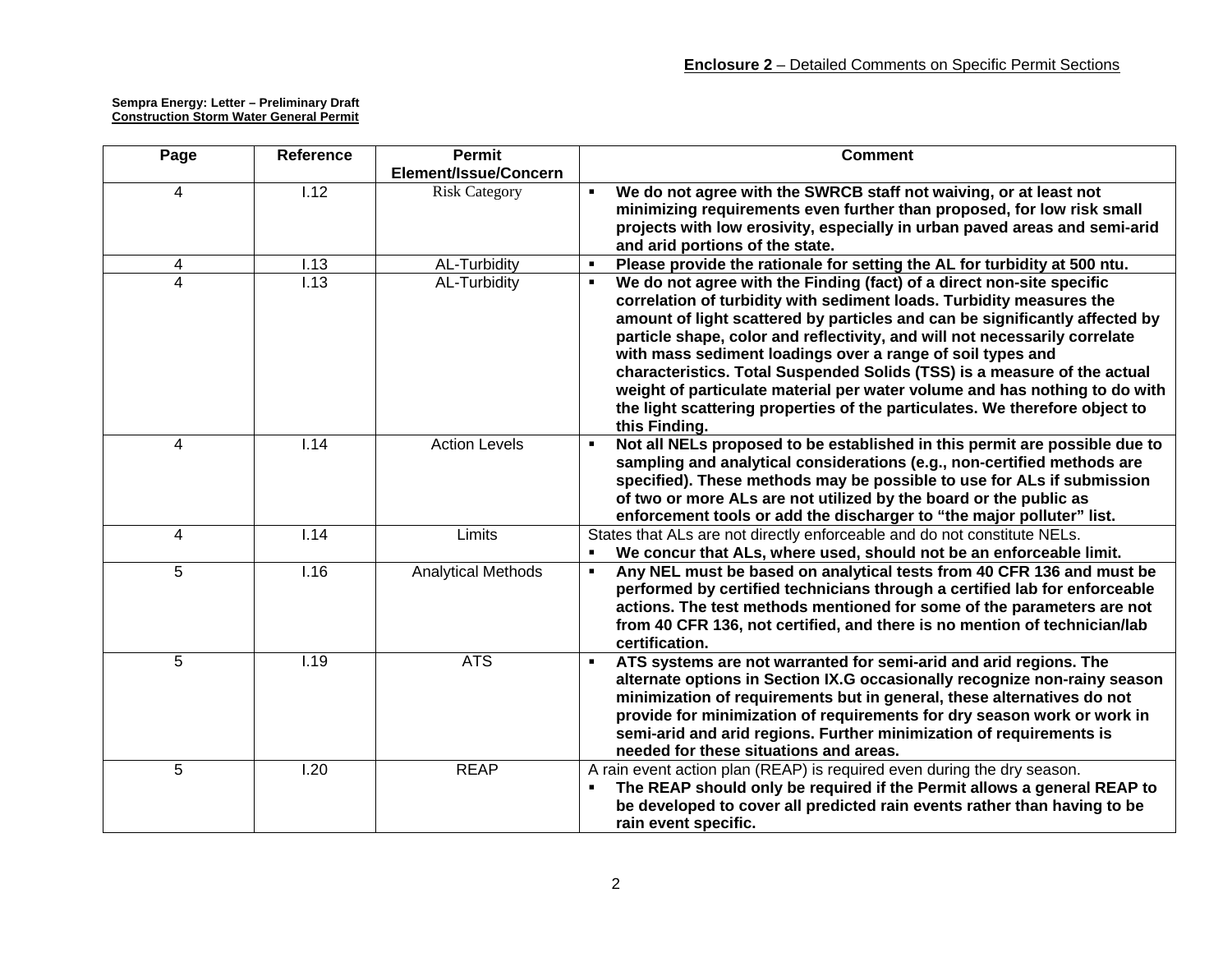| Page           | <b>Reference</b>  | <b>Permit</b><br>Element/Issue/Concern | <b>Comment</b>                                                                                                                                                                                                                                                                                                                                                                                                                                                                                                                                                                                                                                                                                                                                                                                                                                                                                  |
|----------------|-------------------|----------------------------------------|-------------------------------------------------------------------------------------------------------------------------------------------------------------------------------------------------------------------------------------------------------------------------------------------------------------------------------------------------------------------------------------------------------------------------------------------------------------------------------------------------------------------------------------------------------------------------------------------------------------------------------------------------------------------------------------------------------------------------------------------------------------------------------------------------------------------------------------------------------------------------------------------------|
| 6              | 1.25.1            | General                                | Identifies 5 stages of construction activities.<br>These stages are oriented towards a land development project and are not<br>very appropriate for linear projects. For example, standard access road<br>grading and pad development on linear projects do not fit well into the<br>category of "mass grading".<br>These stages do not represent a linear project that is constructed mostly<br>or wholly in existing paved areas. The "Streets and Utilities" stage is<br>merged with the "Vertical Construction" stage for electric utilities and<br>vertical construction does not apply to natural gas utilities<br>"Preliminary" includes "and any soil disturbance prior to mass<br>grading." This needs to specifically exclude pre-engineering or design<br>soil disturbances such as bore holes and other geotech work that does<br>not exceed 1 acre of contiguous soil disturbance. |
| $\overline{7}$ | 1.25              | General                                | There is a second Finding 25 (different topic) that throws the numbering<br>off. This should be Finding 26.                                                                                                                                                                                                                                                                                                                                                                                                                                                                                                                                                                                                                                                                                                                                                                                     |
| $\overline{7}$ | 1.25.2            | <b>Risk Category</b>                   | This permit requires an assessment of the overall risk of a project based on the<br>entire project.<br>This process does not work well for linear projects that will encounter<br>different conditions (soil, proximity to water bodies, etc.) along the length<br>of the project.                                                                                                                                                                                                                                                                                                                                                                                                                                                                                                                                                                                                              |
| $\overline{7}$ | 1.26              | <b>Risk Category</b>                   | Too few projects would be classified as low risk and as high risk. Too<br>small a difference exists in requirements for medium and high risk<br>projects.                                                                                                                                                                                                                                                                                                                                                                                                                                                                                                                                                                                                                                                                                                                                       |
| $\overline{7}$ | $\overline{1.26}$ | <b>Risk Category</b>                   | Low Risk projects during the dry season and/or in semi-arid and arid<br>$\blacksquare$<br>areas should have less implementation requirements and only be required<br>to certify compliance (as currently required).                                                                                                                                                                                                                                                                                                                                                                                                                                                                                                                                                                                                                                                                             |
| 8              | 1.28              | Limits                                 | This finding states "Dischargers are responsible for determining the receiving<br>waters potentially impacted by their discharges, and for complying with all<br>applicable water quality standards.<br>This may not be possible except in the situations where there is a direct<br>٠<br>or near direct discharge to the receiving water. For projects within MS4s,<br>determining where a stormwater inlet ultimately discharges to receiving<br>water is problematic.                                                                                                                                                                                                                                                                                                                                                                                                                        |
| 8              | 1.29              | Limits                                 | For TMDLs, what is the mechanism for determining if and how a TMDL<br>applies to construction projects covered by this permit?                                                                                                                                                                                                                                                                                                                                                                                                                                                                                                                                                                                                                                                                                                                                                                  |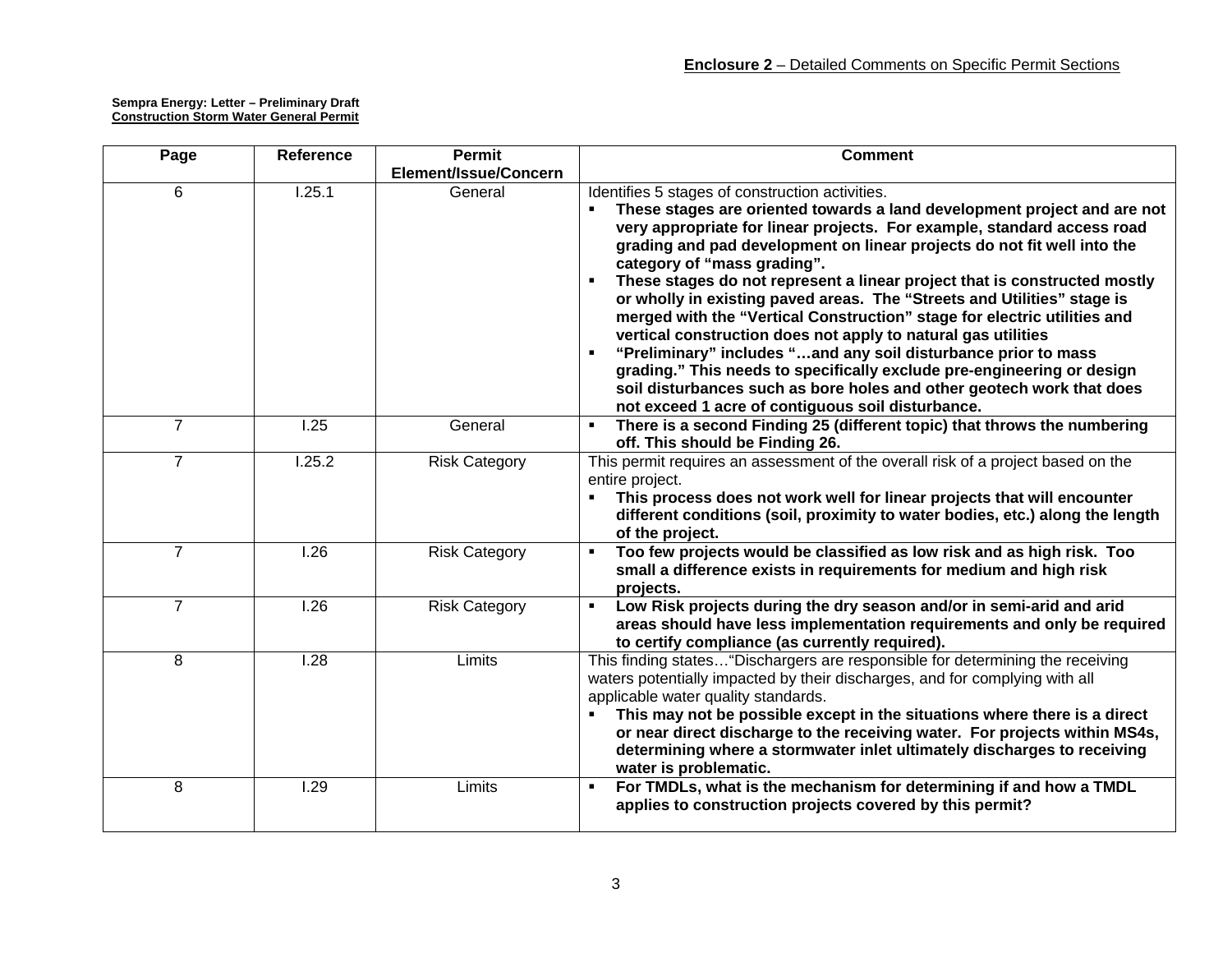| Page | <b>Reference</b> | <b>Permit</b>                | <b>Comment</b>                                                                                                                                                                                                                                                                                                                                                                                                                                                                                                                                                                                                                                                                              |
|------|------------------|------------------------------|---------------------------------------------------------------------------------------------------------------------------------------------------------------------------------------------------------------------------------------------------------------------------------------------------------------------------------------------------------------------------------------------------------------------------------------------------------------------------------------------------------------------------------------------------------------------------------------------------------------------------------------------------------------------------------------------|
|      |                  | Element/Issue/Concern        |                                                                                                                                                                                                                                                                                                                                                                                                                                                                                                                                                                                                                                                                                             |
| 8    | 1.30             | Monitoring & Reporting       | This Finding should be modified to incorporate the qualifier of predicted<br>rain events.                                                                                                                                                                                                                                                                                                                                                                                                                                                                                                                                                                                                   |
| 8    | 1.32             | <b>Electronic Submittals</b> | Use of the state's web-site for electronically submitting all permit related documents.<br>Before this becomes a requirement, the web-site needs to be up and<br>running and the "bugs" worked out, including electronic signatures.<br>Also, what is the expense of doing this when many submittals will require<br>large maps that have to be signed and then scanned? A formal provision<br>should be established for allowing paper submittals if the system is not<br>operational in time or if files are too large to submit electronically.                                                                                                                                          |
| 8    | 1.33             | Exemptions                   | General-<br>$\blacksquare$<br>This list of discharges not required to obtain coverage under the<br>$\circ$<br>permit is missing "emergency projects" and "maintenance projects".<br>Add back in the following existing language in Order 99-08:<br>"Construction activity does not include routine maintenance to<br>maintain original line and grade, hydraulic capacity, or original<br>purpose of the facility, nor does it include emergency<br>construction activities required to protect public health and<br>safety."<br>"f" - covers the oil/gas exemption but does not use the EPA<br>$\circ$<br>exemption language. This needs to be corrected.                                  |
| 9    | II.A.1           | Application                  | "All dischargers requiring coverage under this General Permit shall electronically file<br>all PRDs and submit payment of annual fees, according to the provisions in Section<br>B. VII, below. "<br>This should be "Section VII"                                                                                                                                                                                                                                                                                                                                                                                                                                                           |
| 9    | II.B.1           | <b>Permit Modification</b>   | "The discharger may reduce or increase the total acreage covered under this<br>General Permit when a portion of the original project within a multi-phase project is<br>complete (See Section XII, Conditions for Termination of Coverage), and/or when<br>ownership of a portion of the site is sold to a different entity, and/or new acreage,<br>subject to this permit, is added to the project. "<br>This should not be limited to a phase completion. Linear projects may<br>have sections of a project completed and stabilization achieved prior to<br>the entire project. Language should be included that allows sections that<br>have achieved final stabilization to be closed. |
| 9    | II.B.2           | <b>Permit Modification</b>   | "The discharger shall submit to its Regional Water Board a revised Notice of Intent,<br>including a revised site map showing the portion of the site completed, portions still<br>under construction, portions added, and evidence it has notified any new                                                                                                                                                                                                                                                                                                                                                                                                                                  |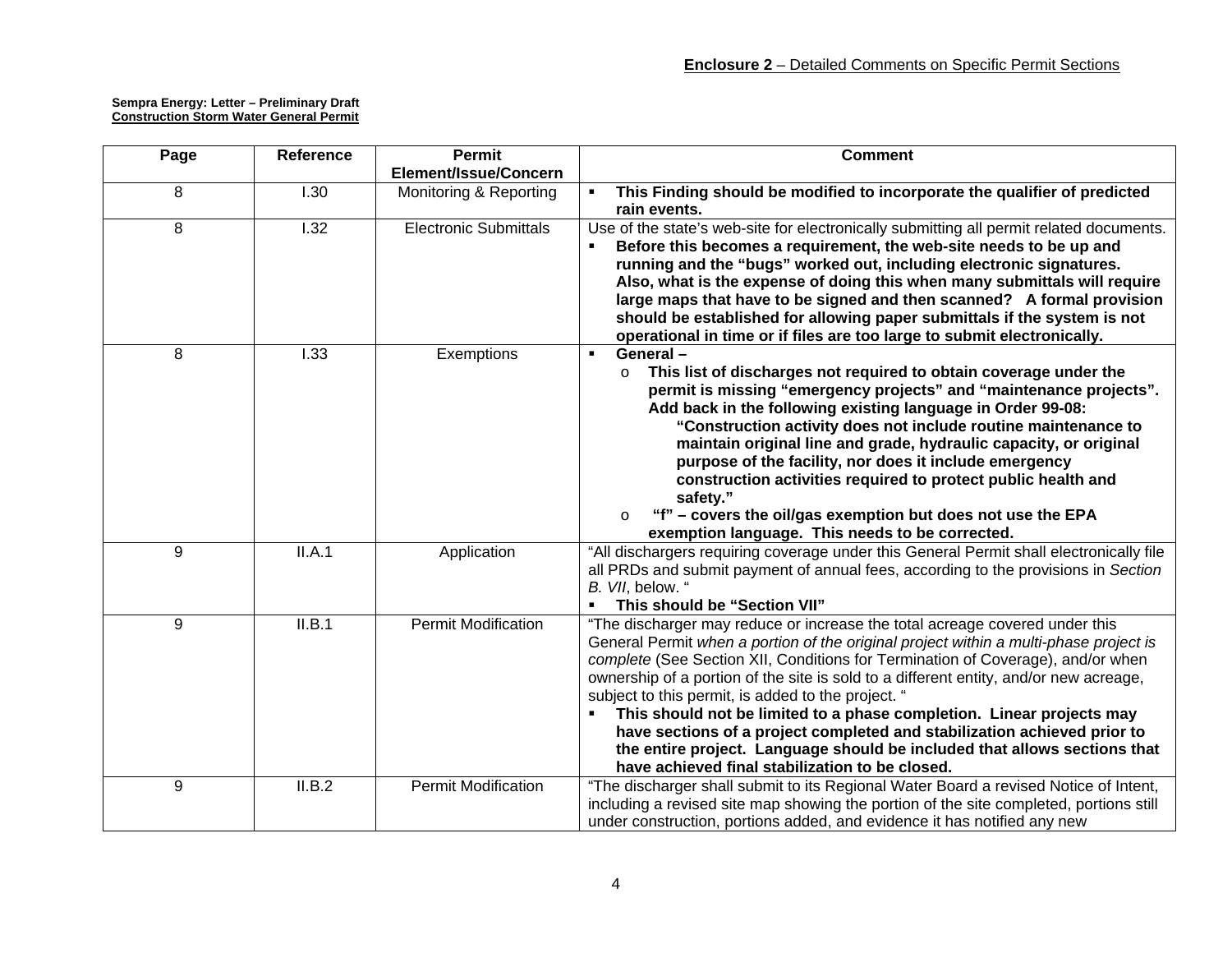| Page            | Reference          | <b>Permit</b>              | <b>Comment</b>                                                                                                                                        |
|-----------------|--------------------|----------------------------|-------------------------------------------------------------------------------------------------------------------------------------------------------|
|                 |                    | Element/Issue/Concern      |                                                                                                                                                       |
|                 |                    |                            | landowners of their need to obtain Permit coverage."                                                                                                  |
|                 |                    |                            | Insert ", as applicable" to the end of this section as not all of these                                                                               |
|                 |                    |                            | actions may be necessary for any particular submittal.                                                                                                |
|                 |                    |                            | There should be a de-minimus amount of change that can occur without                                                                                  |
|                 |                    |                            | having to resubmit for added areas. Otherwise, every time the SWPPP is                                                                                |
|                 |                    |                            | revised to add a new laydown site, the PRDs have to be resubmitted.                                                                                   |
|                 |                    |                            | When PRDs are resubmitted for closures or additions will there be a new                                                                               |
|                 |                    |                            | public review period? What if the addition is for a new or expanded                                                                                   |
|                 |                    |                            | laydown area? This would unnecessarily hold up a project.                                                                                             |
| $\overline{10}$ | II.B.5             | <b>Permit Modification</b> | "If the project acreage subject to the annual fee has changed, dischargers shall mail                                                                 |
|                 |                    |                            | a revised annual fee no less than seven days after electronically submitting the                                                                      |
|                 |                    |                            | Permit Registration Documents (PRDs), which include a NOI, SWPPP, and SWPPP                                                                           |
|                 |                    |                            | Compliance Checklist. Dischargers who fail to submit all PRDs will lose permit                                                                        |
|                 |                    |                            | coverage. "                                                                                                                                           |
|                 |                    |                            | Projects that close a section of their project will not have to submit a                                                                              |
|                 |                    |                            | revised annual fee so this statement should include "if applicable".                                                                                  |
|                 |                    |                            | Obtaining a check within 7 days within most organizations will be difficult.                                                                          |
|                 |                    |                            | This should be extended to a minimum of 15 days.                                                                                                      |
|                 |                    |                            | Does a new SWPPP and compliance check list have to be submitted; what                                                                                 |
| 10              | III.1              | Limits                     | if the submittal is for closing areas vs. including new areas?<br>"Waste discharges to Areas of Special Biological Significance (ASBS) are prohibited |
|                 |                    |                            | by the California Ocean Plan, unless granted an exception issued by the State                                                                         |
|                 |                    |                            | Board. "                                                                                                                                              |
|                 |                    |                            | This sentence needs to be made clear that this is applicable to direct                                                                                |
|                 |                    |                            | discharges to ASBSs, not to discharges to an MS4 that ultimately                                                                                      |
|                 |                    |                            | discharge to an ASBS.                                                                                                                                 |
| 10              | $\overline{III.2}$ | General                    | "Discharges of any material, except for the storm water and non-storm water                                                                           |
|                 |                    |                            | dischargers specifically"                                                                                                                             |
|                 |                    |                            | This word needs to be revised to "discharges"                                                                                                         |
| $\overline{10}$ | $\overline{N}$     | Limits                     | Effluents should have the naturally occurring level of sediment that would                                                                            |
|                 |                    |                            | be expected from the natural site, assuming no other construction                                                                                     |
|                 |                    |                            | pollutants are present and there has not been a change in natural                                                                                     |
|                 |                    |                            | sediment characteristics. Effluent limits below this level are not justified                                                                          |
|                 |                    |                            | and in fact may be detrimental to the natural environment.                                                                                            |
| 11              | III.3.a            | Limits                     | "The pH of storm water and non-storm water discharges shall at all times be within                                                                    |
|                 |                    |                            | the ranges of 5.8-9.0 pH Units, 18 months after the adoption of this General Permit."                                                                 |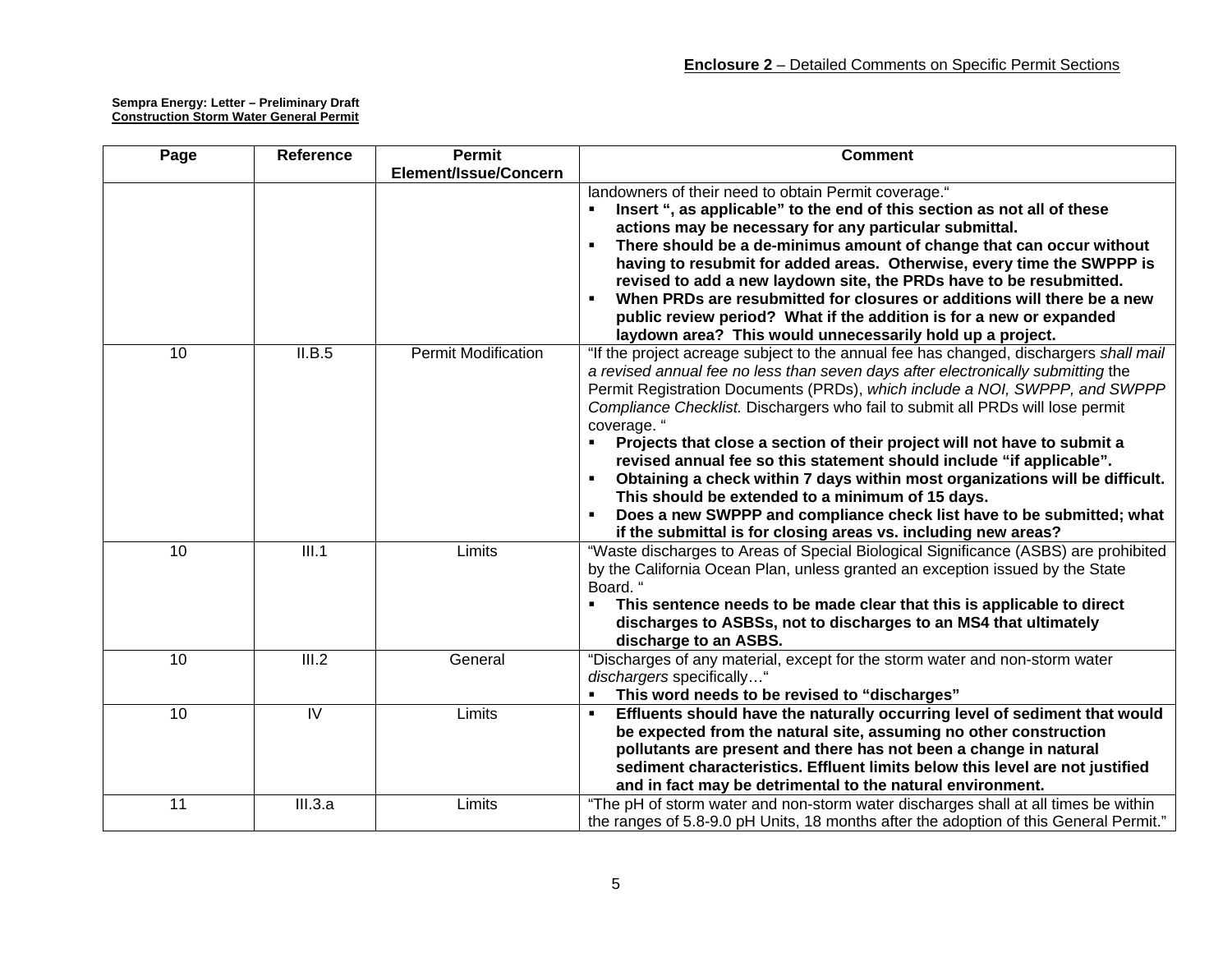| Page            | Reference | <b>Permit</b>             | <b>Comment</b>                                                                                                  |
|-----------------|-----------|---------------------------|-----------------------------------------------------------------------------------------------------------------|
|                 |           | Element/Issue/Concern     |                                                                                                                 |
|                 |           |                           | Numeric effluent limits should not be established under this permit.                                            |
| $\overline{11}$ | IV.3      | <b>Analytical Methods</b> | This is an NPDES permit. Any NEL analytical methodology must be<br>$\blacksquare$                               |
|                 |           |                           | according to NPDES approved methods (40 CFR 136) and be conducted                                               |
|                 |           |                           | by certified personnel to be defensible from either the project or the                                          |
|                 |           |                           | regulatory point of view.                                                                                       |
| 11              | IV.4      | <b>ATS</b>                | The use of an ATS on linear projects that utilize the General permit is<br>$\blacksquare$                       |
|                 |           |                           | usually not possible (not feasible). This is due to multiple discharge                                          |
|                 |           |                           | points, terrain, access, and logistics. The alternative source control                                          |
|                 |           |                           | methodology must be used.                                                                                       |
| 11              | IV.4.c    | Limits                    | "The pH of ATS discharges shall at all times be within the ranges of 6.5-8.5 pH                                 |
|                 |           |                           | Units."                                                                                                         |
|                 |           |                           | The rationale for these limits needs to be specified.                                                           |
| 11              | IV.4.d    | Limits                    | "Turbidity of all ATS discharges shall be less than 10 NTU. "                                                   |
|                 |           |                           | The rationale for this limit needs to be specified.                                                             |
| 11              | IV.4a&b   | <b>Toxicity</b>           | "a. Acute toxicity of ATS discharges shall have no significant difference, at the 95%                           |
|                 |           |                           | confidence level, between the control <sup>8</sup> discharge and 100 percent effluent (a t-test) <sup>9</sup> , |
|                 |           |                           | applied as a monthly median of pass-fail tests.                                                                 |
|                 |           |                           | b. Chronic toxicity of ATS discharges shall be equal to 1.0 TU where TU =                                       |
|                 |           |                           | 100/NOEC. "                                                                                                     |
|                 |           |                           | These sections establish acute and chronic toxicity limits for discharges                                       |
|                 |           |                           | from ATSs. Requiring toxicity testing on stormwater discharges presents                                         |
|                 |           |                           | a number of logistical issues, such as availability of acclimated test                                          |
|                 |           |                           | organisms, availability of test labs, duration of testing, applicability to                                     |
|                 |           |                           | what should be short-term discharges (i.e., only while the ATS is in place                                      |
|                 |           |                           | duration construction), many discharges are either into MS4s and                                                |
|                 |           |                           | therefore the ultimate affects of the specific discharge on a receiving                                         |
|                 |           |                           | water are unknown or may be into ephemeral or intermittent streams                                              |
|                 |           |                           | which only flow during rain events or seasonally. We recommend that                                             |
|                 |           |                           | toxicity limits be deleted from the permit.                                                                     |
| $\overline{11}$ | V         | <b>Action Levels</b>      | It should be inserted that multiple ALs cannot be used by the public or                                         |
|                 |           |                           | regulatory agencies to categorize the discharger as a "major polluter" on the                                   |
|                 |           |                           | "major polluter list"                                                                                           |
| $\overline{11}$ | V         | Limits                    | "1. The AL for pH shall be values outside the range of 6.5-8.5 pH units.                                        |
|                 |           |                           | 2. The AL for turbidity shall be values greater than 500 NTU.                                                   |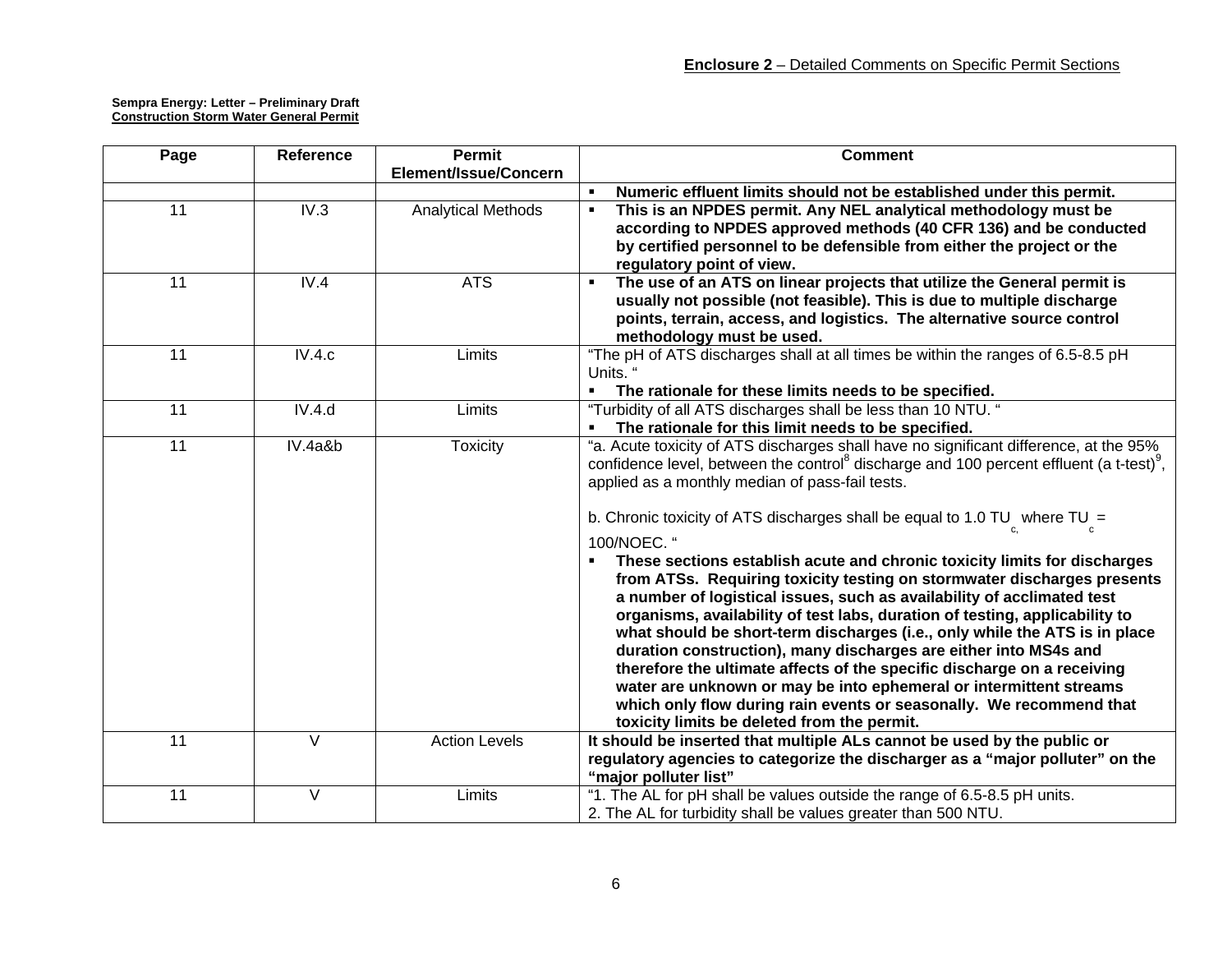| Page            | <b>Reference</b>  | <b>Permit</b>         | <b>Comment</b>                                                                                                                                                                                                                                                                                                                                                                                                                                                                                             |
|-----------------|-------------------|-----------------------|------------------------------------------------------------------------------------------------------------------------------------------------------------------------------------------------------------------------------------------------------------------------------------------------------------------------------------------------------------------------------------------------------------------------------------------------------------------------------------------------------------|
|                 |                   | Element/Issue/Concern |                                                                                                                                                                                                                                                                                                                                                                                                                                                                                                            |
|                 |                   |                       | 3. The AL for TPH, as calculated for carbon range $C_{12}^{\text{th}}$ through $C_{28}^{\text{th}}$ , shall be values                                                                                                                                                                                                                                                                                                                                                                                      |
|                 |                   |                       | greater than 15 mg/L. "<br>The rationale for these limits needs to be specified.<br>The range of C12 thru C28 is only achievable through a modified (i.e., non<br>40CFR136 approved) method. This is not appropriate for a NPDES permit<br>(see Standard Provision III.B)                                                                                                                                                                                                                                  |
| 11              | V.2               | AL-Turbidity          | The AL for turbidity should be a value above naturally occurring values.                                                                                                                                                                                                                                                                                                                                                                                                                                   |
| 12              | VI.4              | <b>Definitions</b>    | "Storm water discharges and authorized non-storm water discharges shall not<br>cause deleterious physical impacts to directly connected receiving waters (for<br>example, excessive channel bed and/or bank erosion). "<br>Define "directly connected"                                                                                                                                                                                                                                                     |
| 12              | $\overline{VI.6}$ | Limits                | "Storm water and non-storm water discharges from medium and high risk<br>construction projects shall not be more than 0.2 standard units higher or lower than<br>the pH of the receiving water."<br>• The limit should be based on the basin plan limit for the receiving water.                                                                                                                                                                                                                           |
| 12              | VI.7              | Limits                | "Storm water discharges from an ATS shall not be more than 0.2 pH units higher or<br>lower than the pH of the receiving water."<br>The limit should be based on the basin plan limit for the receiving water.                                                                                                                                                                                                                                                                                              |
| $\overline{12}$ | VII.1.a           | Application           | "shall electronically file all PRDs no later than 14 days prior to the<br>commencement of construction activities or change of ownership, and mail the<br>appropriate permit fee no later than seven days prior to the commencement of<br>construction activities or change of ownership."<br>What constitutes acceptance of the PRD by the SWRCB? Please explain<br>why is there a difference between the date of submittal for the PRDs and<br>the permit fee?                                           |
|                 |                   |                       | "Permit coverage shall not commence until the permit fee is received and the PRDs<br>are accepted by the State Water Board."<br>The 7 day time limit for mailing fees is unnecessarily strict. This should be<br>a minimum of 15 days. Is the SWRCB going to electronically log in fees<br>and automatically send an email confirmation? There needs to be a<br>speedy way to confirm fee receipt or not include it as a requirement prior<br>to construction start. Can a certified mail receipt be used? |
| 13              | VII.1.b           | Application           | "If the project acreage subject to the annual fee has changed, dischargers shall mail<br>a revised annual fee no less than seven days after electronically submitting all                                                                                                                                                                                                                                                                                                                                  |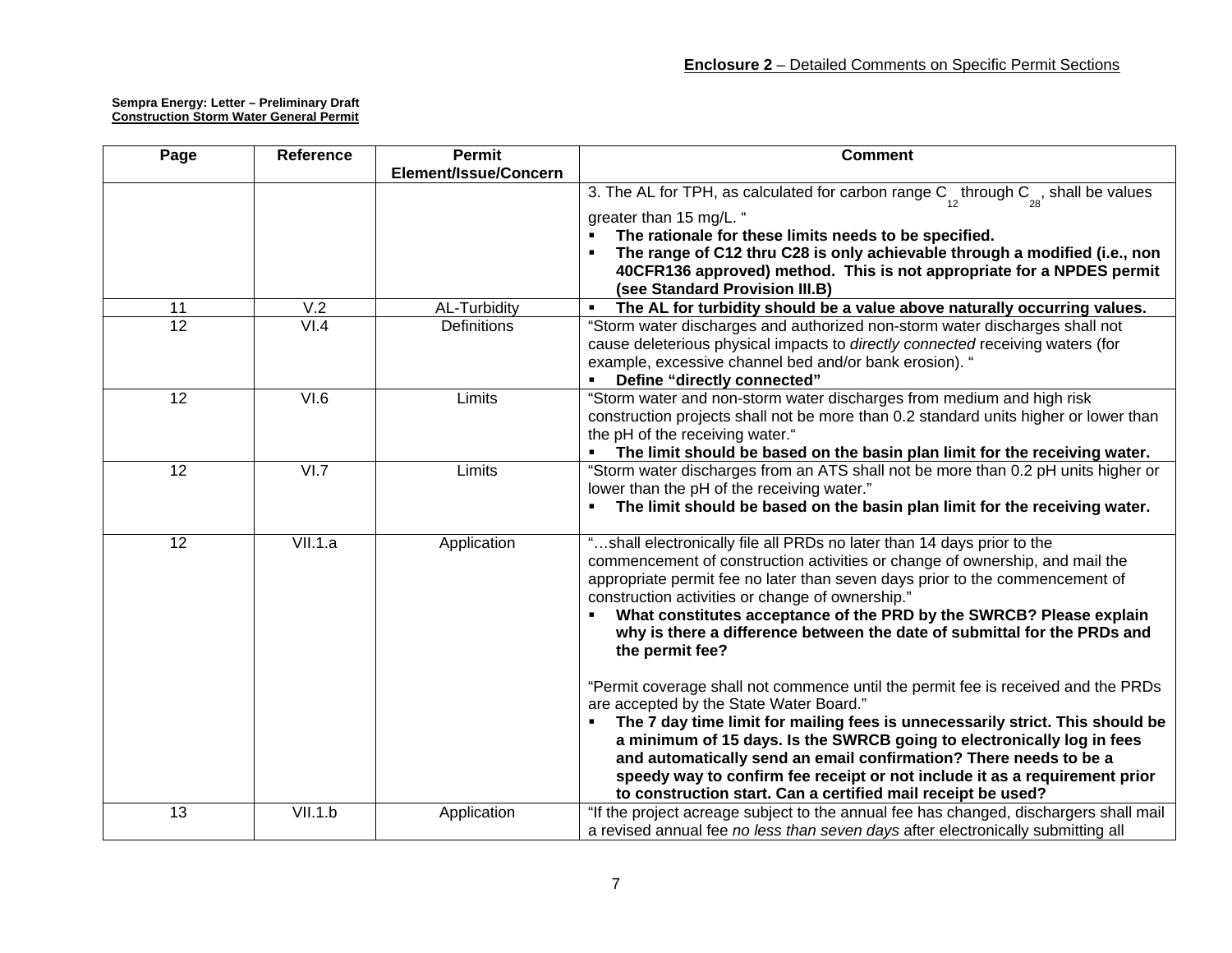| Page            | <b>Reference</b> | <b>Permit</b>         | <b>Comment</b>                                                                                                                                                                                                                                                                                                                                                                                                                                                                                                                                                                                                                                                                                                                                                                                                                                                                                                                                               |
|-----------------|------------------|-----------------------|--------------------------------------------------------------------------------------------------------------------------------------------------------------------------------------------------------------------------------------------------------------------------------------------------------------------------------------------------------------------------------------------------------------------------------------------------------------------------------------------------------------------------------------------------------------------------------------------------------------------------------------------------------------------------------------------------------------------------------------------------------------------------------------------------------------------------------------------------------------------------------------------------------------------------------------------------------------|
|                 |                  | Element/Issue/Concern |                                                                                                                                                                                                                                                                                                                                                                                                                                                                                                                                                                                                                                                                                                                                                                                                                                                                                                                                                              |
|                 |                  |                       | PRDs or lose permit coverage."<br>If the acreage has decreased, no fee should be required, so the statement<br>requiring a fee should be revised to state, "if applicable" or "When the<br>project area subject to the annual fee has increased,"<br>Should "no less" be "no more" ?<br>The requirement to mail a revised annual fee within 7 days of submitting<br>the PRD is unnecessarily too strict and does not allow for normal check<br>processing time. Allow a minimum of 15 days.                                                                                                                                                                                                                                                                                                                                                                                                                                                                  |
| $\overline{13}$ | VII.3            | Application           | Due to the extensive changes and numerous additional requirements,<br>entities with multiple projects under this permit will have difficulty making<br>the required changes for all projects within the specified time period. It is<br>requested that this time period be increased to 120 days.                                                                                                                                                                                                                                                                                                                                                                                                                                                                                                                                                                                                                                                            |
| $\overline{13}$ | VII.4            | Application           | "For existing dischargers, permit coverage under this General Permit shall<br>commence on the date the electronic PRDs are administratively accepted by the<br>State Water Board or Regional Water Boards or the effective date of the General<br>Permit, whichever is later."<br>If the effective date of the permit is before the PRDs are administratively<br>accepted, an existing discharger will not be covered by either the old or<br>new permit. This needs to be resolved.<br>"For new dischargers, permit coverage shall commence on the date the PRDs are<br>administratively accepted by the State Water Board and/or Regional Water Boards<br>and the required permit fee has been submitted or the effective date of the General<br>Permit, whichever is later."<br>Dischargers that have projects starting within the first 90-100 days of<br>adoption of the new permit will have to prepare two SWPPPs and M&RPs.<br>This is unreasonable. |
| 13              | VII.4            | Application           | This item needs more detail. For example:<br>٠<br>What is meant by administratively accepted?<br>$\circ$<br>How will the applicant know when it is accepted?<br>$\circ$<br>For fees, can a certified mail receipt be used?<br>$\circ$                                                                                                                                                                                                                                                                                                                                                                                                                                                                                                                                                                                                                                                                                                                        |
| 13              | VII.5            | <b>SWPPP</b>          | "The SWPPP shall be kept available at the construction site at all times"<br>Linear projects do not always have on-site buildings at which the SWPPP<br>can be retained. The permit needs to recognize this and allow the<br>following:<br>"The SWPPP shall be available at the construction site during work                                                                                                                                                                                                                                                                                                                                                                                                                                                                                                                                                                                                                                                |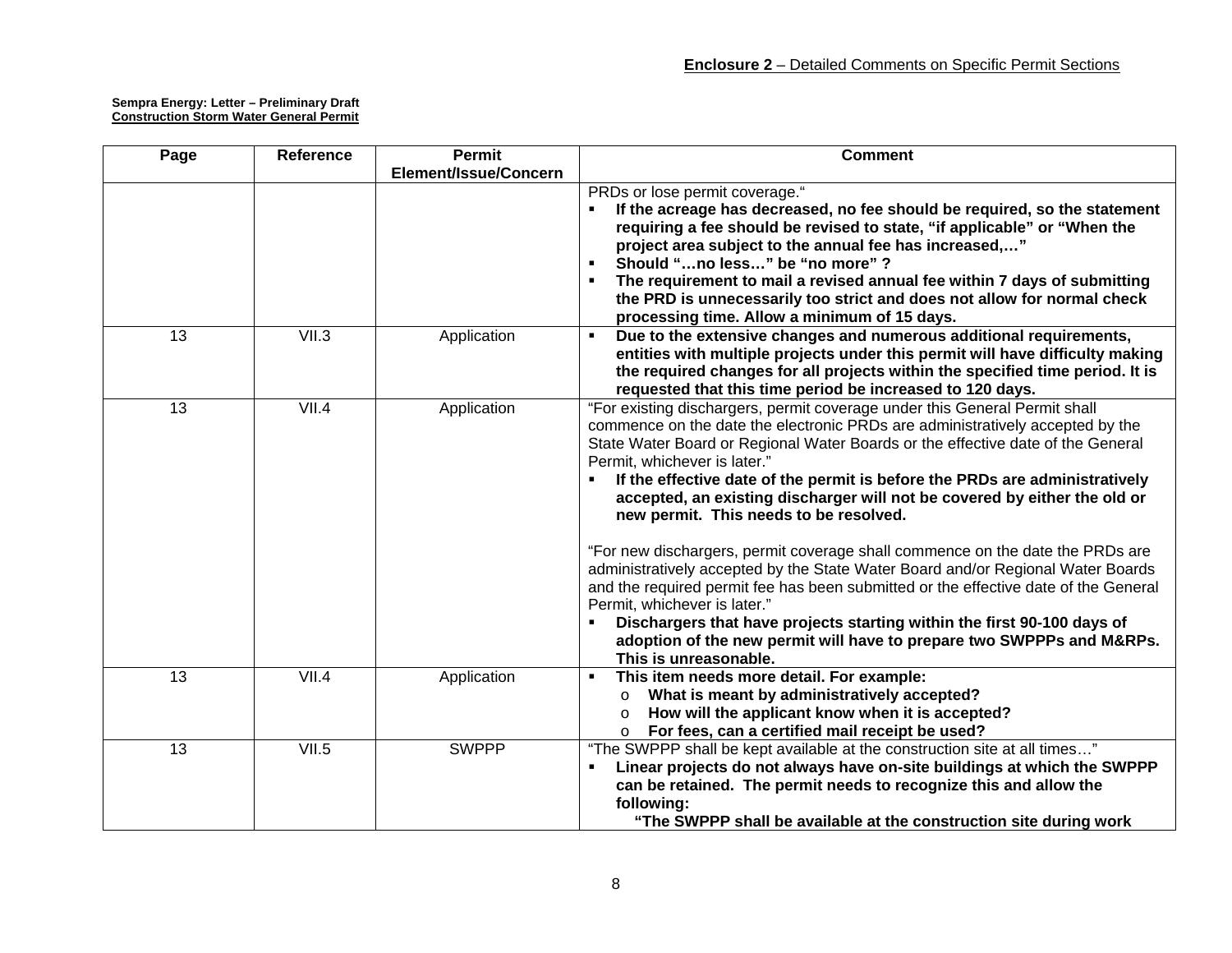| Page | <b>Reference</b> | <b>Permit</b>          | <b>Comment</b>                                                                                                                                     |
|------|------------------|------------------------|----------------------------------------------------------------------------------------------------------------------------------------------------|
|      |                  | Element/Issue/Concern  |                                                                                                                                                    |
|      |                  |                        | hours while construction is occurring and shall be made available upon                                                                             |
|      |                  |                        | request. When the original SWPPP is retained by a crewmember in a                                                                                  |
|      |                  |                        | construction vehicle and is not currently at the construction site,<br>copies of the BMPs and map/drawing will be left with the field crew and     |
|      |                  |                        | the originals SWPPP shall be made available via a request by                                                                                       |
|      |                  |                        | radio/telephone."                                                                                                                                  |
| 14   | VII.9            | Non-Storm Water        | "The discharger shall notify the Regional Water Board of any non-storm water                                                                       |
|      |                  |                        | discharges not authorized by this General Permit to determine the need for a<br>separate NPDES permit."                                            |
|      |                  |                        | Clarify whether the RWQCB have to be notified if the treated discharge of                                                                          |
|      |                  |                        | the non-stormwater will meet the requirements.                                                                                                     |
| 15   | IX.A.1           | Limits                 | "If the monitoring result is greater than the NEL, then the discharger is out of                                                                   |
|      |                  |                        | compliance."                                                                                                                                       |
|      |                  |                        | This method of determining whether there is an exceedance assumes that                                                                             |
|      |                  |                        | the NEL is an instantaneous maximum limit. Since the derivation of the<br>NEL is not provided it is not possible to comment on the appropriateness |
|      |                  |                        | of this compliance determination methodology. It may be more                                                                                       |
|      |                  |                        | appropriate to determine compliance based on a daily, weekly or monthly                                                                            |
|      |                  |                        | average of sample results. Note that the Storm Water Panel's June 2006                                                                             |
|      |                  |                        | report recommended that "a Numeric Limit or Action Level should be                                                                                 |
|      |                  |                        | compared to the average discharge concentration (see Page 17, Item 8)                                                                              |
| 15   | IX.A.2           | Monitoring & Reporting | "When effluent monitoring indicates that a NEL listed in Table 2 is violated, the                                                                  |
|      |                  |                        | discharger shall electronically enter into SWARM the analytical results, which were                                                                |
|      |                  |                        | in violation of the NEL, within 48 hours of receiving the results."<br>This time schedule for submitting the information to the SWRCB is too       |
|      |                  |                        | short, especially when the results are received late in the work week (e.g.,                                                                       |
|      |                  |                        | Thursday, Friday). This should be revised to allow 5 days.                                                                                         |
| 15   | VIII.A.1         | <b>Risk Category</b>   | 'The Discharger shall determine a risk category for the project using the                                                                          |
|      |                  |                        | methodology in Attachment F, Sediment Transport Risk Worksheet, prior to                                                                           |
|      |                  |                        | construction activities commencing."                                                                                                               |
|      |                  |                        | The current methodology for calculating a risk category has the following<br>shortcomings:                                                         |
|      |                  |                        | Very few projects will be categorized as Low;<br>$\circ$                                                                                           |
|      |                  |                        | No allowance is made for assessing the category for linear projects<br>$\circ$                                                                     |
|      |                  |                        | which may have portions of the project in each of the categories, but                                                                              |
|      |                  |                        | would assign the highest risk to the entire project.                                                                                               |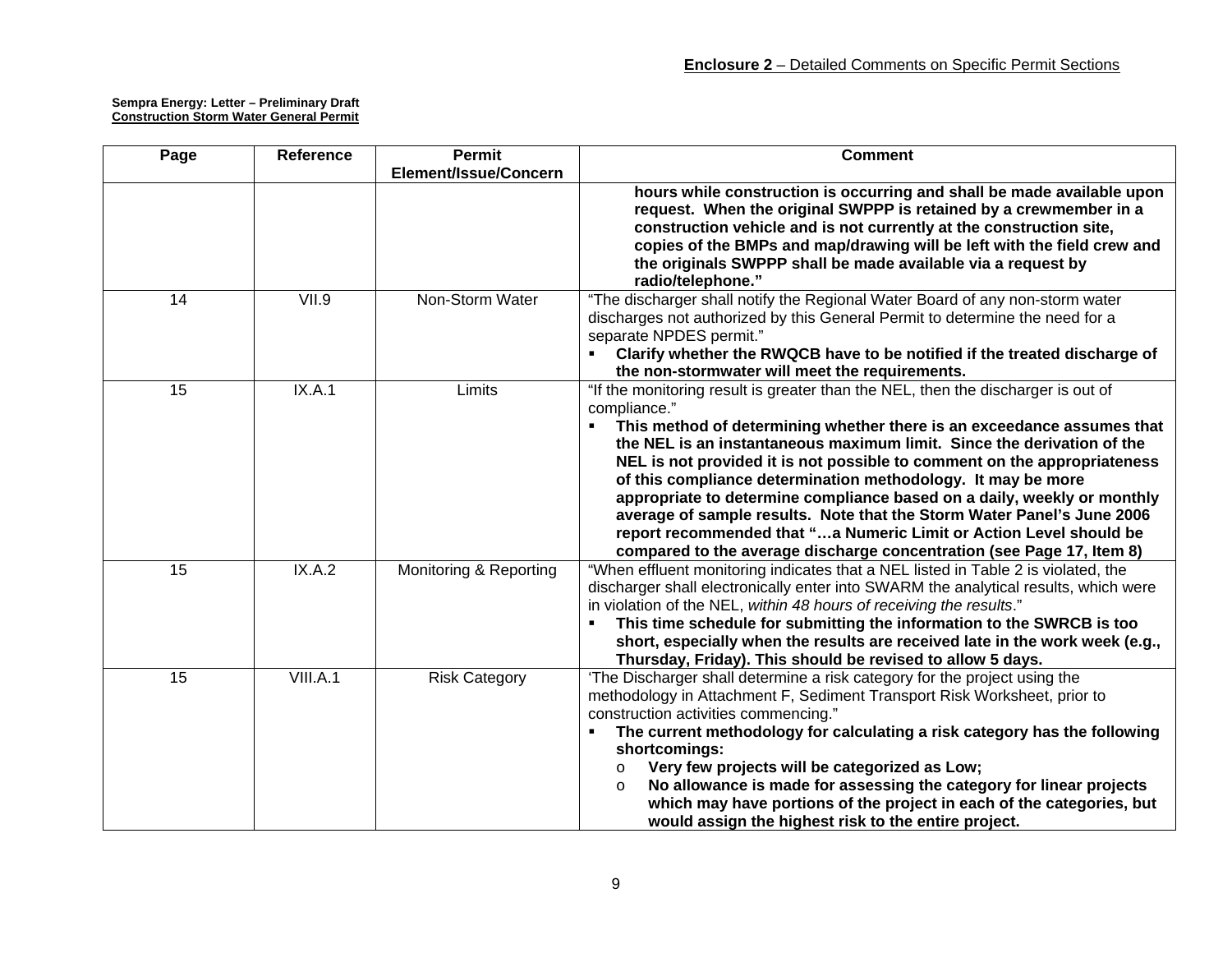| Page            | <b>Reference</b>  | <b>Permit</b>          | <b>Comment</b>                                                                                                                                                                                                                                                                                                                                                                                                                                                                                                                                                                                                                                                                                                                                                                                                                                                                                                                                                                                                                                                                                                                                                                                                                                                                                                                                                                                                                          |
|-----------------|-------------------|------------------------|-----------------------------------------------------------------------------------------------------------------------------------------------------------------------------------------------------------------------------------------------------------------------------------------------------------------------------------------------------------------------------------------------------------------------------------------------------------------------------------------------------------------------------------------------------------------------------------------------------------------------------------------------------------------------------------------------------------------------------------------------------------------------------------------------------------------------------------------------------------------------------------------------------------------------------------------------------------------------------------------------------------------------------------------------------------------------------------------------------------------------------------------------------------------------------------------------------------------------------------------------------------------------------------------------------------------------------------------------------------------------------------------------------------------------------------------|
|                 |                   | Element/Issue/Concern  |                                                                                                                                                                                                                                                                                                                                                                                                                                                                                                                                                                                                                                                                                                                                                                                                                                                                                                                                                                                                                                                                                                                                                                                                                                                                                                                                                                                                                                         |
|                 |                   |                        | See additional comments for Attachment F<br>$\blacksquare$                                                                                                                                                                                                                                                                                                                                                                                                                                                                                                                                                                                                                                                                                                                                                                                                                                                                                                                                                                                                                                                                                                                                                                                                                                                                                                                                                                              |
| $\overline{15}$ | <b>VIII.B.1-3</b> | <b>ATS</b>             | "The discharger shall complete a soil particle size analysis"<br>$\mathbf{1}$ .                                                                                                                                                                                                                                                                                                                                                                                                                                                                                                                                                                                                                                                                                                                                                                                                                                                                                                                                                                                                                                                                                                                                                                                                                                                                                                                                                         |
|                 |                   |                        | "If fill material is brought onto the site, it shall be characterized"<br>2.                                                                                                                                                                                                                                                                                                                                                                                                                                                                                                                                                                                                                                                                                                                                                                                                                                                                                                                                                                                                                                                                                                                                                                                                                                                                                                                                                            |
|                 |                   |                        | "At least one sample shall be taken per mapped soil unit on the site."<br>3.                                                                                                                                                                                                                                                                                                                                                                                                                                                                                                                                                                                                                                                                                                                                                                                                                                                                                                                                                                                                                                                                                                                                                                                                                                                                                                                                                            |
|                 |                   |                        | Many linear projects will conduct trenching and excavation activities in                                                                                                                                                                                                                                                                                                                                                                                                                                                                                                                                                                                                                                                                                                                                                                                                                                                                                                                                                                                                                                                                                                                                                                                                                                                                                                                                                                |
|                 |                   |                        | existing paved areas, such as city streets. Dirt removed from these                                                                                                                                                                                                                                                                                                                                                                                                                                                                                                                                                                                                                                                                                                                                                                                                                                                                                                                                                                                                                                                                                                                                                                                                                                                                                                                                                                     |
|                 |                   |                        | activities is normally trucked off-site or placed back into the trench.                                                                                                                                                                                                                                                                                                                                                                                                                                                                                                                                                                                                                                                                                                                                                                                                                                                                                                                                                                                                                                                                                                                                                                                                                                                                                                                                                                 |
|                 |                   |                        | Temporary stockpiling of soil may be done but with BMPs in place. It is<br>not reasonable to require testing of soils in existing paved areas, or to                                                                                                                                                                                                                                                                                                                                                                                                                                                                                                                                                                                                                                                                                                                                                                                                                                                                                                                                                                                                                                                                                                                                                                                                                                                                                    |
|                 |                   |                        | require testing of soils imported for trench and excavation backfill.                                                                                                                                                                                                                                                                                                                                                                                                                                                                                                                                                                                                                                                                                                                                                                                                                                                                                                                                                                                                                                                                                                                                                                                                                                                                                                                                                                   |
|                 |                   |                        | Pleased define "mapped soil unit".                                                                                                                                                                                                                                                                                                                                                                                                                                                                                                                                                                                                                                                                                                                                                                                                                                                                                                                                                                                                                                                                                                                                                                                                                                                                                                                                                                                                      |
| $\overline{16}$ | IX.B              | <b>Action Levels</b>   | "Whenever effluent monitoring indicates that an AL listed in Table 2 is exceeded,<br>the discharger shall immediately implement corrective actions if appropriate;<br>conduct a construction site evaluation to determine whether pollutant source(s)<br>associated with construction activity may have caused or contributed to the AL<br>exceedance; and electronically enter monitoring results into SWARM within 48<br>hours of receiving the results."<br>This time schedule for entering the information into SWARM is too short,<br>especially when the results are received late in the work week (e.g.,<br>Thursday, Friday). A period of 5 days should be provided once all the<br>required reporting information obtained. It is unclear whether the<br>specifics of the corrective actions, site evaluation, extra turbidity<br>evaluation and receiving water monitoring are subject to the time limit for<br>entering the "monitoring results". The requirement needs to be clear<br>what is required to be entered and what triggers the start of the clock. We<br>recommend that the information be entered into SWARM within 5 days<br>after all of the information for a specific AL exceedance is obtained.<br>Conducting receiving water monitoring for TPH after receipt of the results<br>will not be very meaningful due to the lab turnaround time for TPH<br>analysis, and should be deleted as a requirement. |
| 16              | IX.B.1            | Monitoring & Reporting | "The demonstration must be submitted to the Regional Water Board within 48 hours<br>from the discovery of the exceedance and must provide specific information<br>describing the non-construction related source(s);"<br>See comment to Section IX.B.                                                                                                                                                                                                                                                                                                                                                                                                                                                                                                                                                                                                                                                                                                                                                                                                                                                                                                                                                                                                                                                                                                                                                                                   |
| 16              | IX.B.1            | Monitoring & Reporting | Action Level Exceedance Evaluation Reports (ALEERs) are required to be<br>submitted electronically to the RWQCB. ALEERs should not be submitted                                                                                                                                                                                                                                                                                                                                                                                                                                                                                                                                                                                                                                                                                                                                                                                                                                                                                                                                                                                                                                                                                                                                                                                                                                                                                         |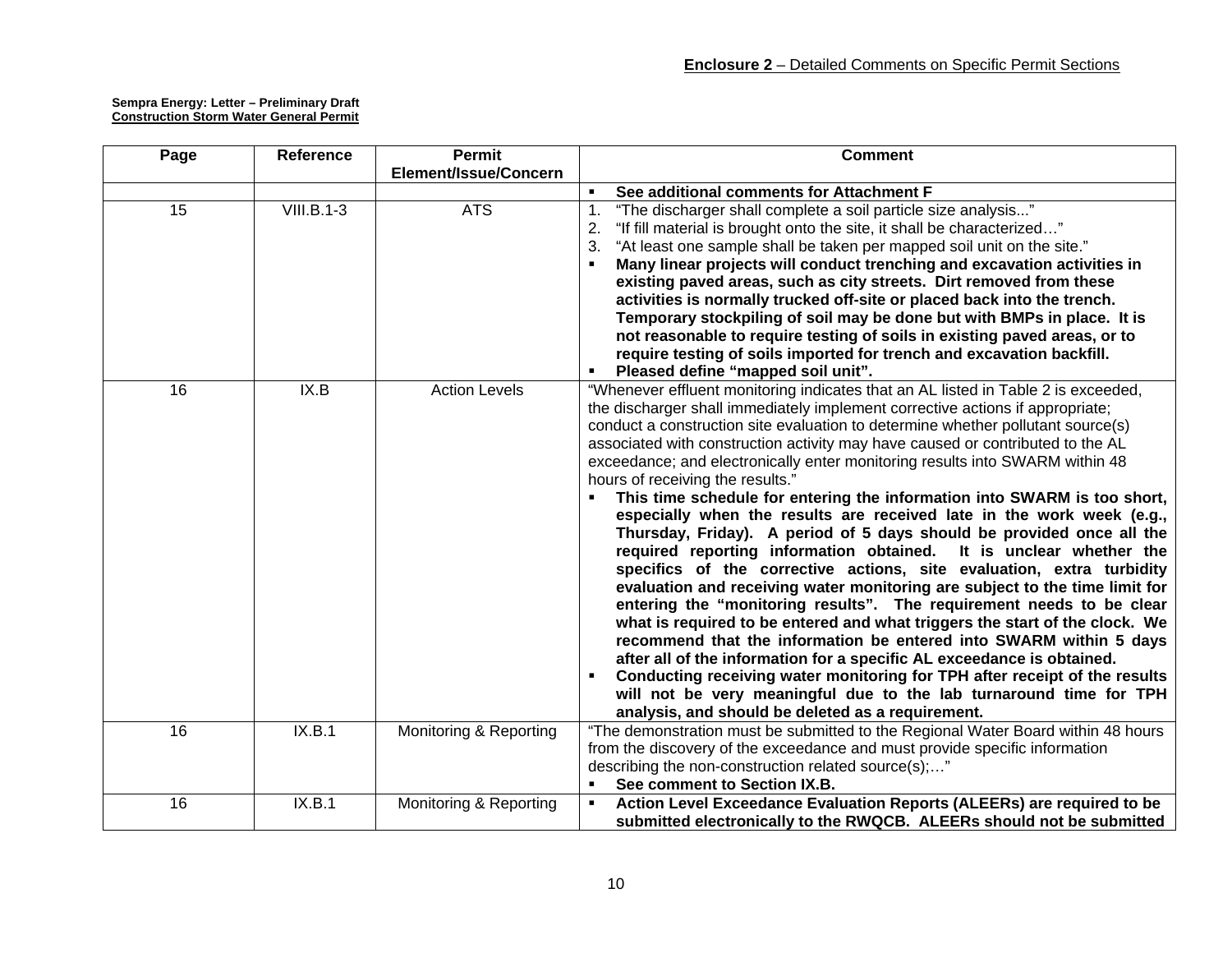| Page | Reference  | <b>Permit</b>             | <b>Comment</b>                                                                                                                                                          |
|------|------------|---------------------------|-------------------------------------------------------------------------------------------------------------------------------------------------------------------------|
|      |            | Element/Issue/Concern     |                                                                                                                                                                         |
|      |            |                           | to the same compliance electronic data base as analytical results                                                                                                       |
|      |            |                           | conducted for numeric effluent limits. Action levels are not considered                                                                                                 |
|      |            |                           | effluent limits and the exceedance of an AL is not considered a                                                                                                         |
|      |            |                           | compliance issue. There should be a separate electronic database or no                                                                                                  |
|      |            |                           | data base at all for ALs and ALEERs. Rather the discharger should be                                                                                                    |
|      |            |                           | required to make the appropriate notes in the SWPPP and the annual                                                                                                      |
|      |            |                           | report as in Section IX.B.2 and submit a hard copy of the ALEER to the                                                                                                  |
| 16   | IX.Table 2 | <b>Analytical Methods</b> | <b>RWQCB.</b>                                                                                                                                                           |
|      |            |                           | Field test with calibrated paper or portable instrument<br>рH                                                                                                           |
|      |            |                           |                                                                                                                                                                         |
|      |            |                           |                                                                                                                                                                         |
|      |            |                           | Since this is an NPDES permit, 40CFR136 approved methods are required                                                                                                   |
|      |            |                           | to be used for analysis. However, there is no approved 40CFR136 method<br>for calibrated paper.                                                                         |
|      |            |                           |                                                                                                                                                                         |
|      |            |                           | <b>TPH</b>                                                                                                                                                              |
|      |            |                           | DHS/EPA 8015M $C_{12}$ - $C_{28}$ (direct injection)                                                                                                                    |
|      |            |                           |                                                                                                                                                                         |
|      |            |                           | Since this is an NPDES permit, 40CFR136 approved methods are required<br>to be used for analysis. However, direct injection is not an approved                          |
|      |            |                           | 40CFR136 method.                                                                                                                                                        |
| 17   | IX.B.2     | <b>Action Levels</b>      | "the pollutant source(s) responsible for the exceedance of the AL have been                                                                                             |
|      |            |                           | identified and are related to construction activities; additional BMPs and/or SWPPP                                                                                     |
|      |            |                           | implementation measures as necessary to comply with receiving water objectives                                                                                          |
|      |            |                           | have been identified and implemented; and revised the SWPPP, as soon as is                                                                                              |
|      |            |                           | practicable but no later than seven days after the triggering determination. However,                                                                                   |
|      |            |                           | unless required to comply with receiving water objectives, no additional on-site                                                                                        |
|      |            |                           | activities or revision of the SWPPP with respect to sediment control will be required                                                                                   |
|      |            |                           | if the turbidity in the release was equal to or less than 1.2 times the turbidity                                                                                       |
|      |            |                           | estimated to occur under the actual rainfall conditions at the time of the                                                                                              |
|      |            |                           | exceedance, if the site were naturally vegetated, using the method presented in<br>Attachment E, OR if the turbidity in the release was equal to or less than 1.2 times |
|      |            |                           | the actual turbidity measured in the receiving water upstream of the storm water                                                                                        |
|      |            |                           | discharge from the site."                                                                                                                                               |
|      |            |                           | The permit language needs to be more specific to what constitutes the                                                                                                   |
|      |            |                           | "triggering determination"                                                                                                                                              |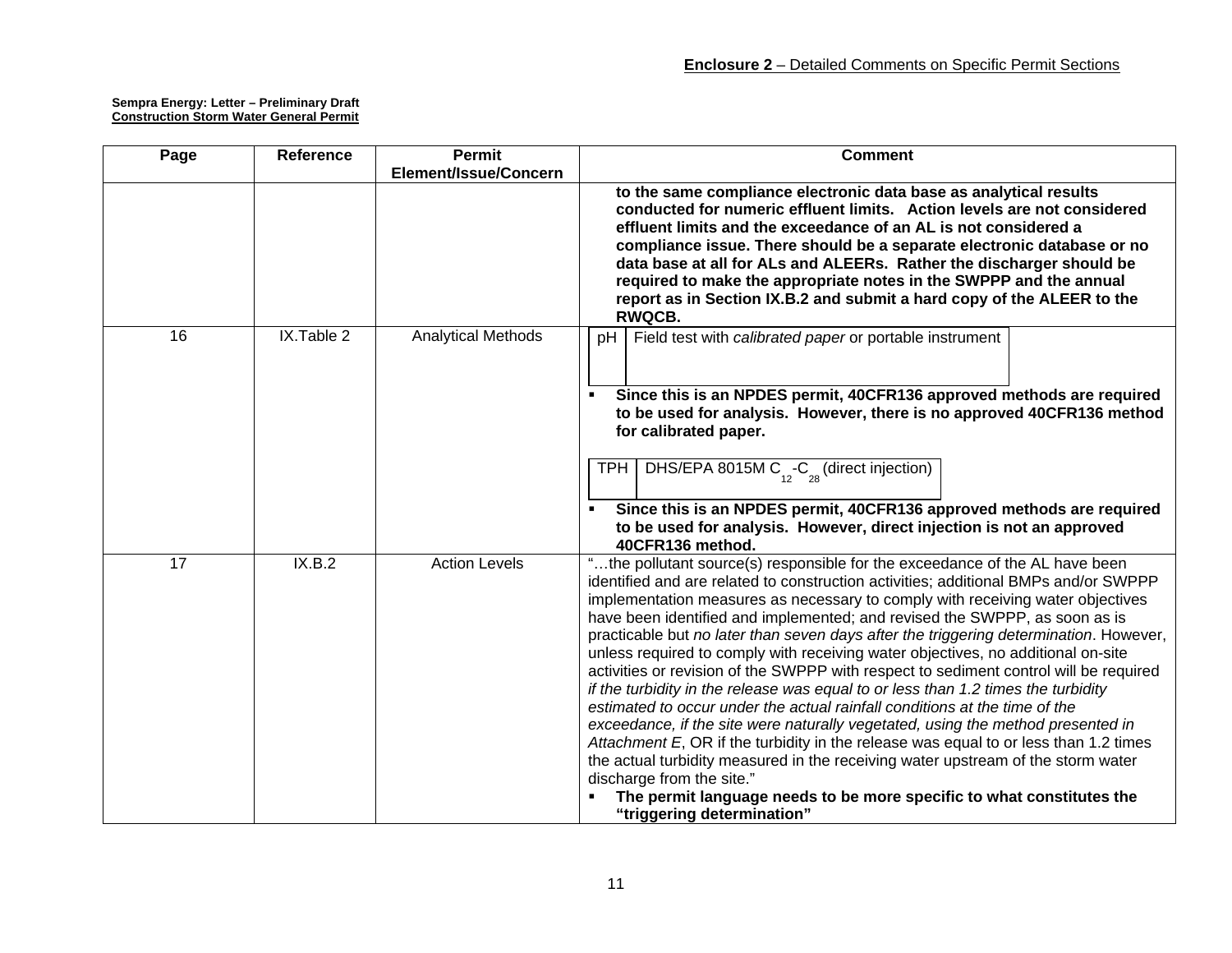| Page            | Reference | <b>Permit</b>          | <b>Comment</b>                                                                                                                                                                                                                                                                                                                                                                                                                                                                                                                                                                                                                                                                                                                                                                     |
|-----------------|-----------|------------------------|------------------------------------------------------------------------------------------------------------------------------------------------------------------------------------------------------------------------------------------------------------------------------------------------------------------------------------------------------------------------------------------------------------------------------------------------------------------------------------------------------------------------------------------------------------------------------------------------------------------------------------------------------------------------------------------------------------------------------------------------------------------------------------|
|                 |           | Element/Issue/Concern  |                                                                                                                                                                                                                                                                                                                                                                                                                                                                                                                                                                                                                                                                                                                                                                                    |
|                 |           |                        | Please provide the basis for using "1.2" as a multiplier<br>$\blacksquare$                                                                                                                                                                                                                                                                                                                                                                                                                                                                                                                                                                                                                                                                                                         |
|                 |           |                        | "In addition, if the discharger, State Water Board, or Regional Water Board<br>determines that storm water discharges or non-storm water discharges have<br>caused or contributed to AL exceedances for the same parameter (pH, turbidity or<br>TPH) in two consecutive storm events within the same drainage area, the<br>discharger shall:"<br>What does "same drainage area" refer to (e.g., watershed, sub-watershed,<br>etc)?                                                                                                                                                                                                                                                                                                                                                 |
| $\overline{17}$ | IX.B.2.b  | Monitoring & Reporting | Action Level Exceedance Evaluation Reports (ALEERs) are required to be<br>$\blacksquare$<br>submitted electronically to the RWQCB. ALEERs should not be submitted<br>to the same compliance electronic data base as analytical results<br>conducted for numeric effluent limits. Action levels are not considered<br>effluent limits and the exceedance of an AL is not considered a<br>compliance issue. There should be a separate electronic database or no<br>data base at all for ALs and ALEERs.                                                                                                                                                                                                                                                                             |
| 18              | IX.C.1    | <b>Erosion Control</b> | "The discharger shall provide appropriate soil cover for inactive <sup>10</sup> areas of soils<br>disturbed by construction activities that are not scheduled to be re-disturbed until<br>the next stage of construction."<br>In the dry season, and in arid and semiarid regions of the state, such as<br>the lower elevations of Southern California, this requirement is<br>unreasonably stringent and results in unnecessary costs and schedule<br>impacts. In these areas, cover should be mandatory only in the event of a<br>prediction of rainfall. Dust control can be accomplished with appropriate<br>judicious watering.                                                                                                                                               |
| 18              | IX.C.2    | <b>Erosion Control</b> | "At a minimum, the discharger shall stabilize all active <sup>11</sup> disturbed areas regardless<br>of time of year from all erosive forces, including rainfall, non-storm water runoff, and<br>wind."<br>This provision should be deleted as it is not possible to stabilize active<br>$\blacksquare$<br>construction areas. Also see Section IX.C.2, where inactive construction<br>sites are not required to provide soil cover for up to 14 days.<br>The actual area being disturbed cannot be stabilized until after the<br>$\blacksquare$<br>disturbance. Please clarify the wording to indicate that appropriate BMPs<br>should be used downstream of the area being disturbed to prevent areas<br>being disturbed contributing to runoff sediment load should rain occur. |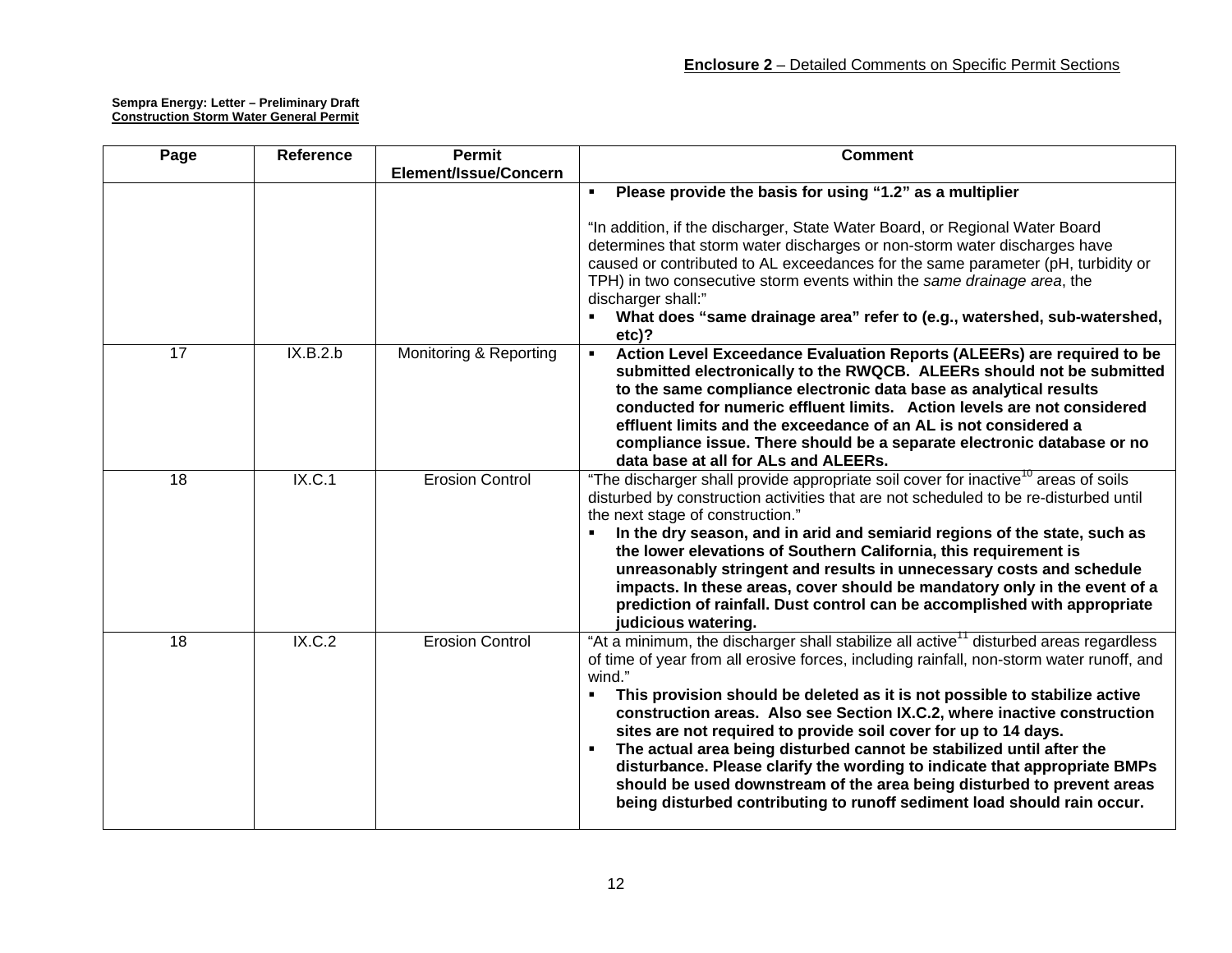| Page            | Reference | <b>Permit</b>           | <b>Comment</b>                                                                                                                                                                                                                                                                                                                                                                                                                                                          |
|-----------------|-----------|-------------------------|-------------------------------------------------------------------------------------------------------------------------------------------------------------------------------------------------------------------------------------------------------------------------------------------------------------------------------------------------------------------------------------------------------------------------------------------------------------------------|
|                 |           | Element/Issue/Concern   |                                                                                                                                                                                                                                                                                                                                                                                                                                                                         |
| $\overline{18}$ | IX.C.3    | <b>Erosion Control</b>  | "The discharger shall implement wind erosion (i.e. dust) all stages of construction.<br>The discharger shall pay particular attention to soils in Wind Erodibility Groups<br>(WEGs) 1 and 2."<br>This provision should be revised to read "shall implement appropriate<br>and feasible wind erosion" as different stages of construction will have<br>different BMPs that are appropriate to implement.<br>The phrase "pay particular attention" needs to be clarified. |
| $\overline{18}$ | IX.D.1    | Run-on Control          | Site Run-on control for long linear projects in streets is not usually<br>possible due to street runoff volumes and safety considerations (e.g.,<br>creating ponding, or other water streams that could cause hydroplaning<br>of vehicles, etc.). Control in the streets is usually accomplished by<br>stopping work prior to rain events, and implementing appropriate BMPs<br>similar to that required in the Small LUP permit.                                       |
| $\overline{18}$ | IX.E.1    | <b>ATS</b>              | ATSs are not warranted to be required during the dry season in arid and<br>$\blacksquare$<br>semi-arid regions such as the desert and southern California, and is even<br>questionable during the rainy season in southern California. The Source<br>Control Option is the only requirement that should be in this permit for<br>these areas during the dry season.                                                                                                     |
| $\overline{18}$ | IX.E.1    | <b>Sediment Control</b> | "If the soils to be exposed contain more than 10% (by weight) particle sizes smaller<br>than 0.02 mm (medium silt), the discharger shall either use an ATS or implement<br>the source control requirements described below in Section VIII.G."<br>This should be revised to read " Section VIII.H"                                                                                                                                                                      |
| 18              | IX.E.1    | <b>Sediment Control</b> | On segments of long linear projects that are in remote areas, an ATS may<br>not be logistically possible. The source control option should be explicitly<br>stated as permissible in these situations.                                                                                                                                                                                                                                                                  |
| $\overline{18}$ | IX.E.2    | Sediment Control        | "The discharger shall, at minimum, design sediment basins according to Attachment<br>$H$ ."<br>This language should be revised to clarify that sediment basins are not<br>required, but when they are used they need to comply with the<br>requirements in Attachment H.                                                                                                                                                                                                |
| 19              | IX.E.5    | <b>Sediment Control</b> | "The discharger shall, at all times, establish effective perimeter controls and<br>stabilize all construction entrances/exits sufficient to control erosion and sediment<br>discharges from the site."<br>At some sites it may not be possible or safe to establish stabilized<br>construction entrances. At such sites, alternative BMPs (e.g., sweeping)<br>should be allowed.                                                                                        |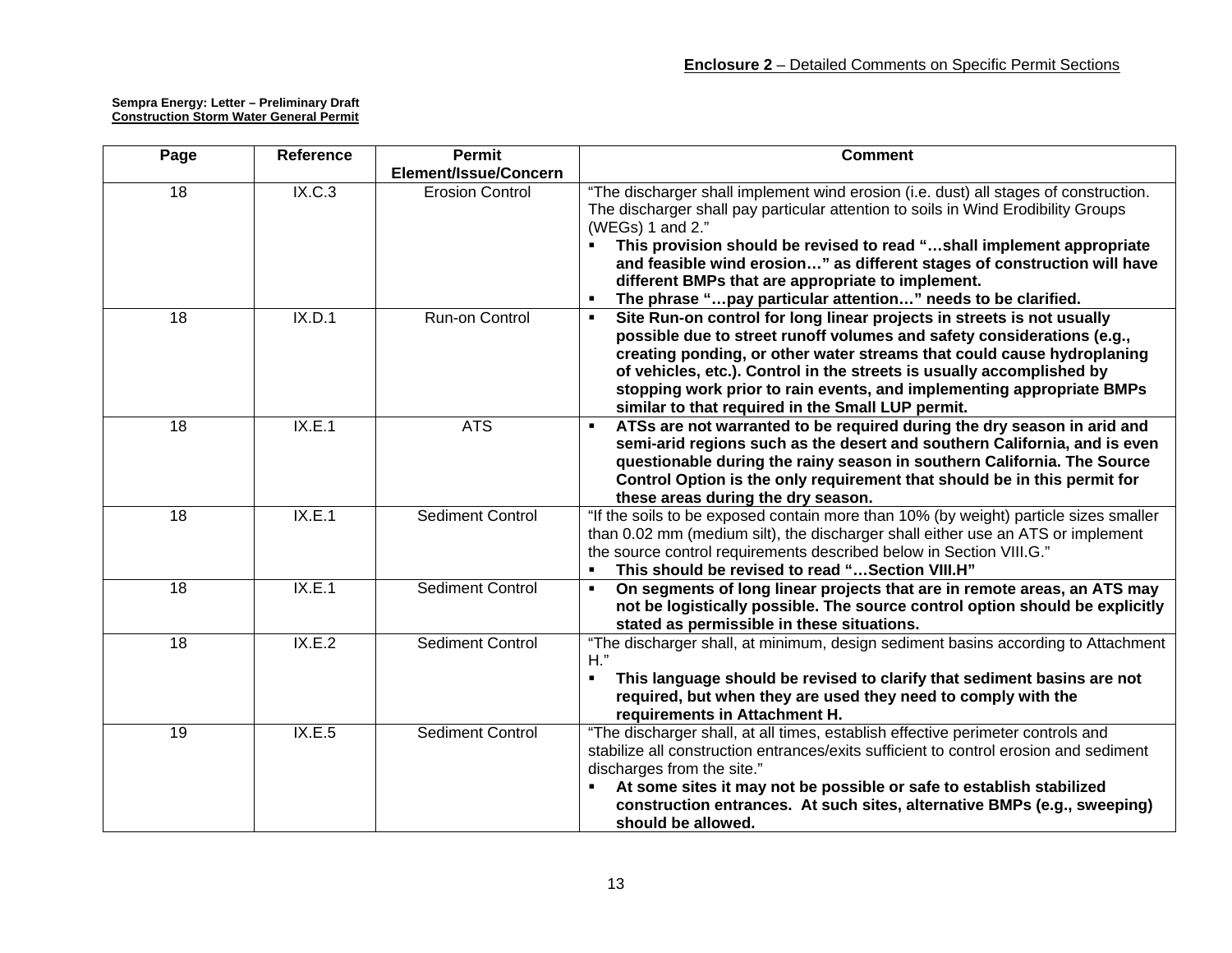| Page            | Reference | Permit                  | <b>Comment</b>                                                                                                                                                                                                                                                                                                                                                                                                                                                                                                                                                                                                       |
|-----------------|-----------|-------------------------|----------------------------------------------------------------------------------------------------------------------------------------------------------------------------------------------------------------------------------------------------------------------------------------------------------------------------------------------------------------------------------------------------------------------------------------------------------------------------------------------------------------------------------------------------------------------------------------------------------------------|
|                 |           | Element/Issue/Concern   |                                                                                                                                                                                                                                                                                                                                                                                                                                                                                                                                                                                                                      |
| $\overline{19}$ | IX.E.6    | <b>Sediment Control</b> | "At all times during the year, the discharger shall appropriately protect and maintain<br>all storm drain inlets and perimeter controls, runoff control BMPs, and stabilized<br>entrances/exits."<br>Linear projects conducted in city streets are move continuously along the<br>length of the construction. Traditionally, perimeter controls are not used<br>in city streets, but other appropriate BMPs are used to protect storm water<br>inlets in active construction areas. Placing extensive BMPs along trench<br>lines is not reasonable, unless needed to protect exposed areas when rain<br>is forecast. |
| 19              | IX.E.7    | <b>Sediment Control</b> | "The discharger shall limit traffic to stabilized driveways."<br>This requirement should be revised to state: "The discharger shall direct<br>traffic to entrances identified for the project at which BMPs are being<br>implemented."                                                                                                                                                                                                                                                                                                                                                                               |
| $\overline{19}$ | IX.F.1    | <b>Sediment Control</b> | "The discharger shall use stabilized entrances/exits as the only access points for<br>heavy equipment in order to prevent tracking of sediment onto public or private<br>roadways."<br>See comments for Sections IX.E.5 and IX.E.7                                                                                                                                                                                                                                                                                                                                                                                   |
| 19              | IX.F.2    | <b>Sediment Control</b> | "On a daily basis or more frequently as necessary, the discharger inspect all public<br>and private roads that receive storm water discharges from the project and sweep<br>or vacuum roadways as necessary."<br>This requirement should be limited to those days on which construction<br>activity takes place. For example, there may not be any construction that<br>takes place on weekends and holidays. For rain events, if a pre-, during-<br>or post- construction inspection on a weekend or holiday indicates that<br>sweeping is necessary, then sweeping could be required.                              |
| 19              | IX.G.1    | <b>ATS</b>              | "If the soils to be exposed contain more than 10% (by weight) particle sizes smaller<br>than 0.02 mm (medium silt), the discharger shall either deploy an ATS or comply<br>with source control procedures described in Section VIII.G."<br>The end of this sentence should be revised to state: "described in<br>Section VIII.H."                                                                                                                                                                                                                                                                                    |
| 19              | IX.G.1    | General                 | The reference to "Section VIII.G should be "Section IX.H"                                                                                                                                                                                                                                                                                                                                                                                                                                                                                                                                                            |
| $\overline{19}$ | IX.G.2    | <b>ATS</b>              | "Thirty days before deploying an ATS, the discharger shall submit a supplemental<br>report to the appropriate Regional Water Board for approval prior to discharge."<br>The PRDs need to be submitted no later than 14 days prior to construction<br>start, but this section requires the supplemental report no later than 30<br>days before deploying the ATS.                                                                                                                                                                                                                                                     |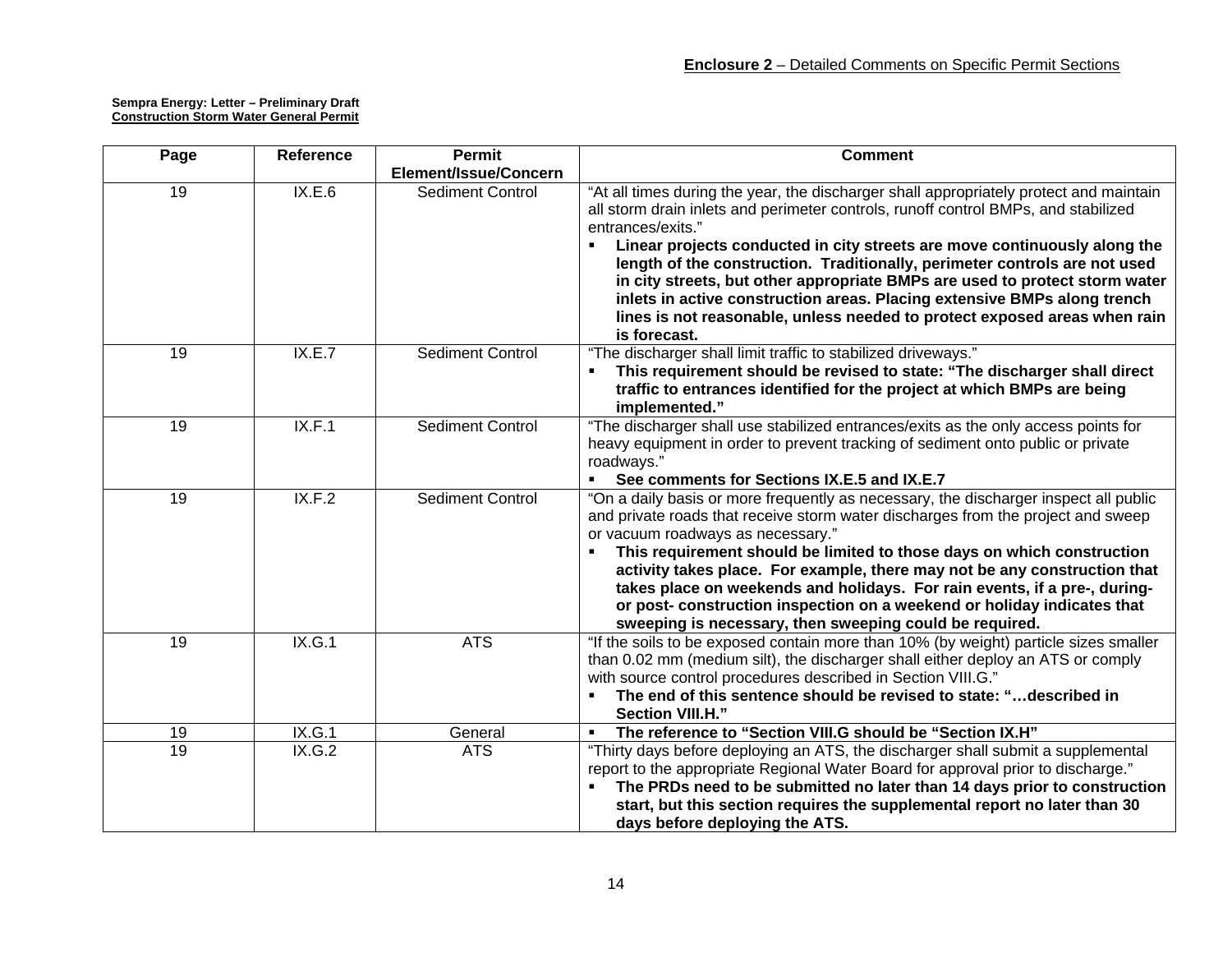| Page | <b>Reference</b> | Permit                | <b>Comment</b>                                                                          |
|------|------------------|-----------------------|-----------------------------------------------------------------------------------------|
|      |                  | Element/Issue/Concern |                                                                                         |
|      |                  |                       | If the ATS will be deployed at the beginning of the project, does the<br>$\circ$        |
|      |                  |                       | supplemental report get submitted at the same time as the PRDs (and                     |
|      |                  |                       | then do the PRDs have to be submitted no later than 30 days in                          |
|      |                  |                       | advance of construction start)?                                                         |
|      |                  |                       | Also, what is the review process/time for the supplemental report?<br>$\circ$           |
| 20   | IX.G.2.c         | <b>ATS</b>            | "the cells are appropriately sized to capture and treat, within 48 hours, the range     |
|      |                  |                       | of expected site runoff from the smallest storms up to the runoff from 1.5 times the    |
|      |                  |                       | ten-year, 24-hour design storm event."                                                  |
|      |                  |                       | In at least southern California, the requirement to size the treatment for              |
|      |                  |                       | 1.5 times the 10-year 24-hour storm is roughly equivalent to sizing the                 |
|      |                  |                       | system for a 100-year 24 hour storm. It is unreasonable to have to size                 |
|      |                  |                       | the system for this large of an event. In fact, the Storm Water Panel's                 |
|      |                  |                       | recommendations to the SWRCB stated that "Numeric Limits and                            |
|      |                  |                       | Action Levels not apply to storms of unusual event size and/or pattern                  |
|      |                  |                       | (e.g., flood events). <sup>3</sup> If the numeric limits are not applicable, the        |
|      |                  |                       | treatment system required to meet the limits should not be required.                    |
|      |                  |                       | Assuming a 10-year, 24-hour storm of 4", drainage areas of 1, 3, 5 and 8                |
|      |                  |                       | acres, and a 2 ft. depth of the sediment basin in front of the ATS, the area            |
|      |                  |                       | required for the sediment basin would be 0.25, 0.75, 1.25 and 2.0 acres,                |
|      |                  |                       | respectively. This represents 25% of the drainage area (note that this                  |
|      |                  |                       | percent increases to 50% in areas where the 10-year, 24-hour storm is 8").              |
|      |                  |                       | If baker tanks were used for storage in place of a sediment basin, it would             |
|      |                  |                       | require 9, 27, 45 and 72 tanks respectively. Again, as the Storm Water                  |
|      |                  |                       | Panel recommended, the numeric limits and action levels should not                      |
|      |                  |                       | apply to storms of unusual event size and/or pattern.                                   |
| 20   | IX.G.2.c.i       | <b>ATS</b>            | "This calculation shall include the total volume of water expected to discharge into    |
|      |                  |                       | the system, including run-on from adjacent properties and from undisturbed areas of     |
|      |                  |                       | the project site. Flow that is diverted around the construction site and which will not |
|      |                  |                       | discharge into the system does not need to be included in the treatment cell sizing     |
|      |                  |                       | calculations."                                                                          |
|      |                  |                       | If flows from undisturbed areas of the project do not flow onto the                     |
|      |                  |                       | disturbed areas, they should not be required to be treated and therefore                |
|      |                  |                       | should also not be required to be included in the sizing calculation. Only              |

 $3$  Page 18, Number 11. "The Feasibility of Numeric Effluent Limits Applicable to Discharges of Storm Water Associated with Municipal, Industrial and Construction Activities", Storm Water Panel Recommendations to the California State Water Resources Control Board, June 19, 2006.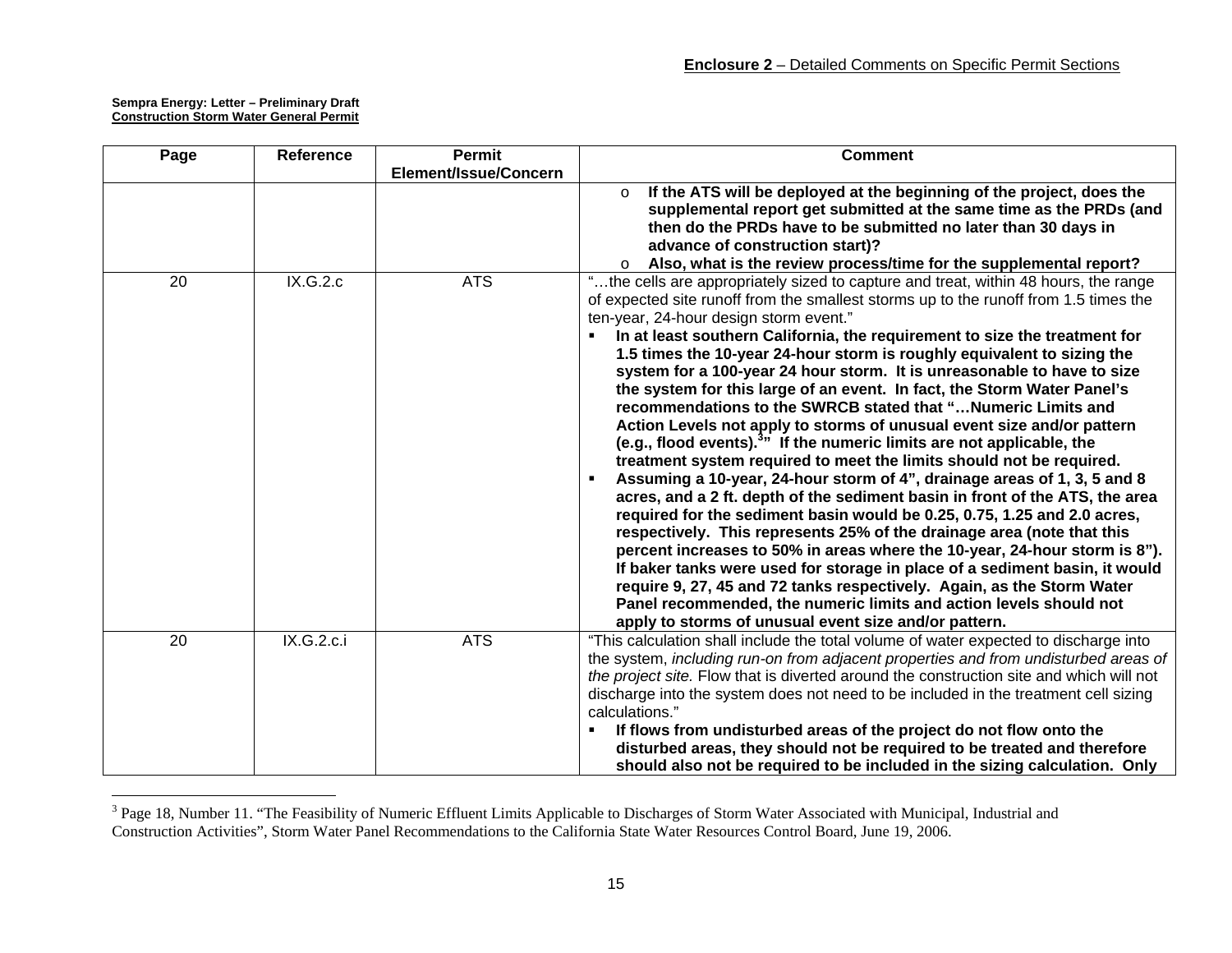| Page            | <b>Reference</b> | <b>Permit</b>          | <b>Comment</b>                                                                             |
|-----------------|------------------|------------------------|--------------------------------------------------------------------------------------------|
|                 |                  | Element/Issue/Concern  |                                                                                            |
|                 |                  |                        | those areas that will contribute stormwater from construction activities or                |
|                 |                  |                        | disturbed sites should be included in the sizing and treatment                             |
|                 |                  |                        | requirements.                                                                              |
| 20              | IX.G.2.c.i       | <b>ATS</b>             | See the comment for Section IX.G.2.c.                                                      |
| $\overline{20}$ | IX.G.3           | <b>ATS</b>             | "the discharger shall provide information in the supplemental report                       |
|                 |                  |                        | demonstrating that all additives will be removed prior to discharge of flow from the       |
|                 |                  |                        | ATS,"                                                                                      |
|                 |                  |                        | Please describe the basis on which this demonstration can be made.                         |
|                 |                  |                        | "or that the discharge of chemical additives from the ATS in expected                      |
|                 |                  |                        | concentrations will not affect the survival of aquatic life in receiving waters or violate |
|                 |                  |                        | the NELs described in Section IV.3."                                                       |
|                 |                  |                        | The permit should provide the discharger the option of using specified                     |
|                 |                  |                        | additives or treatments that, when used, do not require toxicity tests to be<br>conducted. |
| $\overline{21}$ | IX.G.5.c         | <b>ATS</b>             | "The discharger shall direct all ATS discharges through a physical filter such as a        |
|                 |                  |                        | vegetated swale and provide outlet protection to prevent erosion and scour of the          |
|                 |                  |                        | embankment and channel."                                                                   |
|                 |                  |                        | It is unclear why the treated effluent would need to be discharged through                 |
|                 |                  |                        | a physical filter since it has already been treated. Also, on linear projects              |
|                 |                  |                        | installation of grassy swales would be infeasible.                                         |
| 21              | IX.G.5.e         | Monitoring & Reporting | "the discharger shall electronically enter into SWARM the analytical results, which        |
|                 |                  |                        | were in violation of the NEL, within 48 hours of receiving the results."                   |
|                 |                  |                        | The comments made for Section IX.B. are also applicable to this section.                   |
| 21              | IX.H.1.b         | Source Control         | "Limit the areas of active construction to five acres at any one time."                    |
|                 |                  |                        | Linear projects will cross many drainage areas. Also, linear projects may                  |
|                 |                  |                        | be broken into different sections which may be covered by separate                         |
|                 |                  |                        | SWPPPs and could be under construction at the same time. Therefore,                        |
|                 |                  |                        | this section should state "at any one time within the immediate drainage<br>basin."        |
| 21              | IX.H.1.c         | Source Control         | "Provide 100 percent soil cover for all areas of inactive construction throughout the      |
|                 |                  |                        | entire time of construction, on a year-round basis."                                       |
|                 |                  |                        | Providing 100% soil cover is too restrictive. Even to achieve EPA's final                  |
|                 |                  |                        | stabilization only requires 70% of the original vegetative cover. This                     |
|                 |                  |                        | requirement would also not be practical for linear project construction in                 |
|                 |                  |                        | existing paved areas or on a year round basis (i.e., non-rainy season).                    |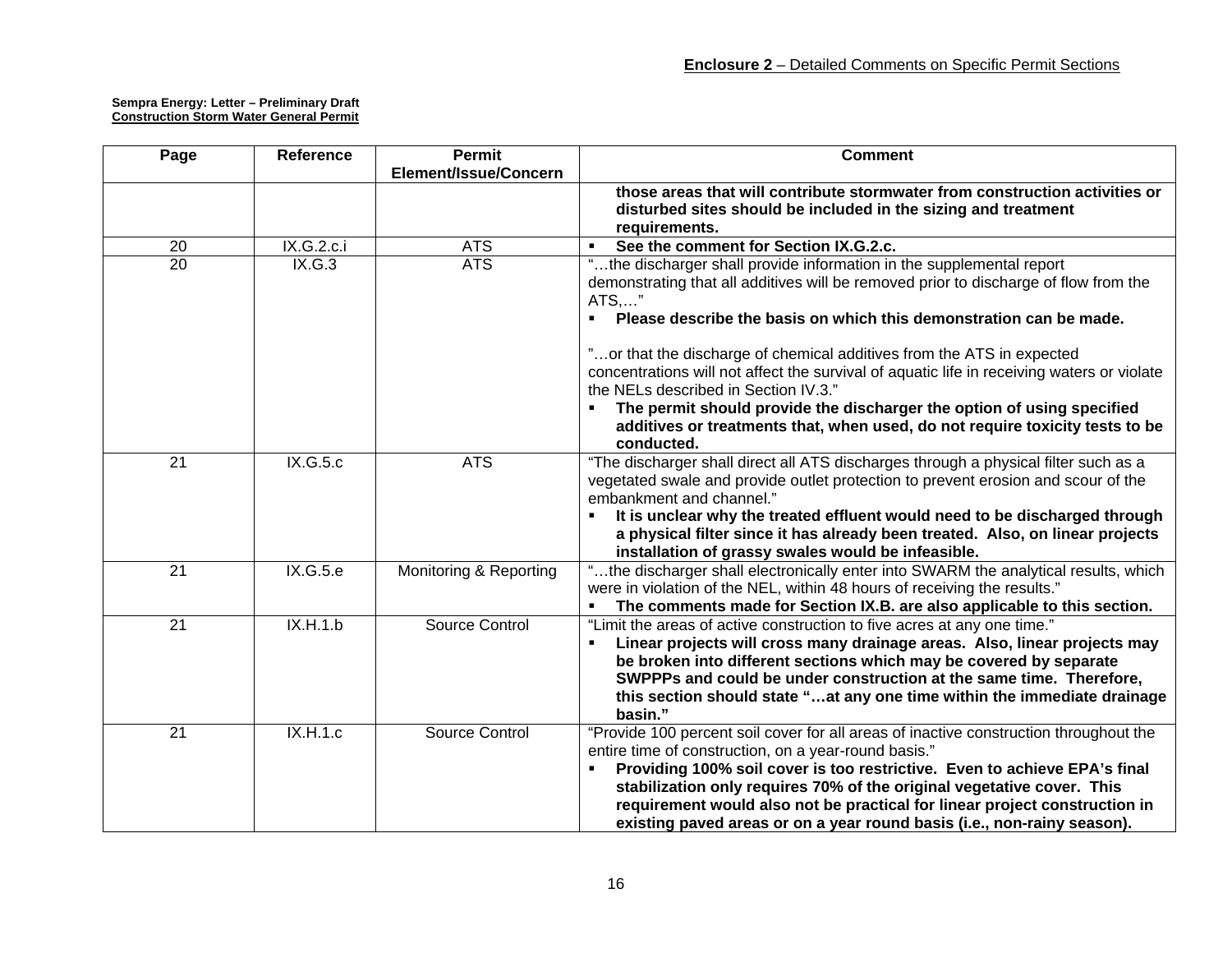| Page            | <b>Reference</b> | <b>Permit</b>                           | <b>Comment</b>                                                                                                                                                                                                                                                                                                                                                                                                                                                                                                                           |
|-----------------|------------------|-----------------------------------------|------------------------------------------------------------------------------------------------------------------------------------------------------------------------------------------------------------------------------------------------------------------------------------------------------------------------------------------------------------------------------------------------------------------------------------------------------------------------------------------------------------------------------------------|
| 21              | IX.H.1.d         | Element/Issue/Concern<br>Source Control | "Provide appropriate perimeter control at all appropriate locations along the site<br>perimeter and at all inlets to the storm drain system at all times during the rainy<br>season."<br>This condition needs to take into consideration public safety, as placing<br>BMPs on some inlets in existing streets may cause a safety hazard due to<br>water ponding in the street.                                                                                                                                                           |
| $\overline{21}$ | IX.H.1.e         | Source Control                          | "Provide vegetated buffer strips between the active construction area and any water<br>bodies. "<br>This requirement is not feasible on linear projects.                                                                                                                                                                                                                                                                                                                                                                                 |
| $\overline{21}$ | IX.H.1.f         | Source Control                          | "Provide stabilized construction entrances and limit all vehicle and foot traffic to<br>those entrances."<br>This requirement should not limit the options for BMPs at construction<br>entrances to stabilized entrances. Other methods such as sweeping may<br>be safer and or more effective on linear projects. Also, this should require<br>the discharger to direct (not limit) vehicle traffic and foot traffic to the<br>specified entrances.                                                                                     |
| 22              | IX.1.1.c         | Good Housekeeping                       | "Storing chemicals in watertight containers or in a bermed storage shed (completely<br>enclosed), with appropriate secondary containment."<br>Storage sheds are already enclosed and should not be required to be<br>bermed.                                                                                                                                                                                                                                                                                                             |
| 22              | IX.I.1.d         | Good Housekeeping                       | "Minimizing contact of construction materials with precipitation."<br>Certain materials are made to be installed outside in their final form (e.g.,<br>power poles) and should not be required to "minimize contact".                                                                                                                                                                                                                                                                                                                    |
| 22              | IX.1.2.b         | Good Housekeeping                       | "Berming sanitation facilities (e.g., Porta Potties) and preventing them from being<br>kept within the curb and gutter or on sidewalks or adjacent to a storm drain."<br>Linear projects constructed in existing paved areas (e.g., city streets)<br>many times have no other place to put porta-potties than in the street or<br>on an adjacent walkway area. This requirement should not apply to linear<br>projects.<br>Berming porta potties seems excessive unless there are more than a few<br>isolated instances of tank failure. |
| $\overline{22}$ | IX.1.2.f         | Good Housekeeping                       | "Addressing procedures to deal with hazardous and non-hazardous spills."<br>This section is duplicative of Section IX.I.2.g and could be eliminated.                                                                                                                                                                                                                                                                                                                                                                                     |
| 23              | IX.I.3.a         | Good Housekeeping                       | "Not allowing oil, grease, or fuel to leak in to the soil."<br>This is not a feasible BMP. The BMP should be to take measures to<br>prevent leaks onto the ground and to promptly cleanup any observed                                                                                                                                                                                                                                                                                                                                   |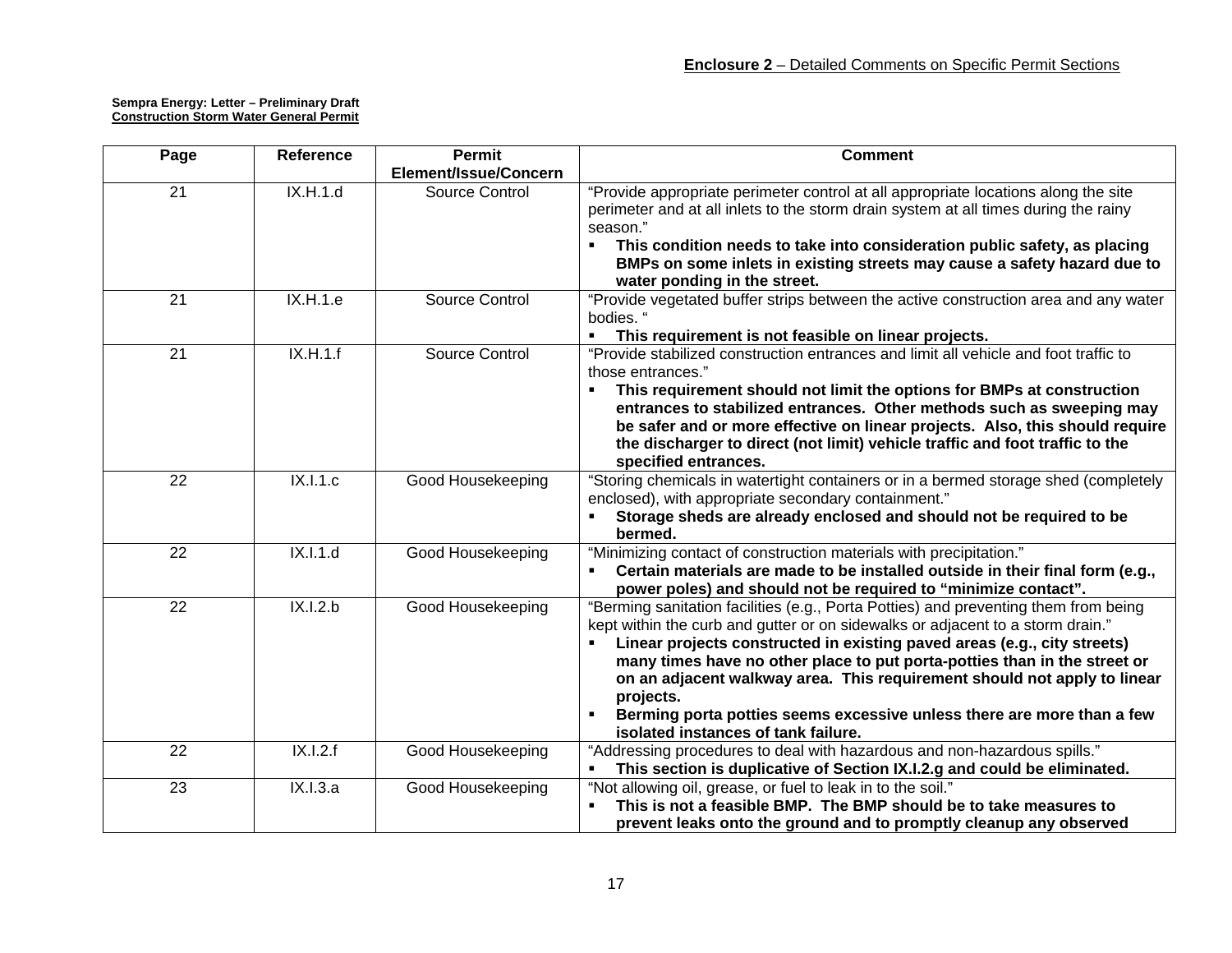| Page            | <b>Reference</b> | <b>Permit</b>         | <b>Comment</b>                                                                                                                                                                                                                                                                                                                                                                                                                                                                                                                                |
|-----------------|------------------|-----------------------|-----------------------------------------------------------------------------------------------------------------------------------------------------------------------------------------------------------------------------------------------------------------------------------------------------------------------------------------------------------------------------------------------------------------------------------------------------------------------------------------------------------------------------------------------|
|                 |                  | Element/Issue/Concern |                                                                                                                                                                                                                                                                                                                                                                                                                                                                                                                                               |
|                 |                  |                       | leaks.                                                                                                                                                                                                                                                                                                                                                                                                                                                                                                                                        |
| $\overline{23}$ | IX.I.3.b         | Good Housekeeping     | "Placing all equipment or vehicles, which are to be fueled, maintained and stored in<br>a designated area fitted with appropriate BMPs."<br>This requirement needs to address the fact that some equipment is not<br>able to be moved to a designated fueling location and must be fueled in-<br>place.                                                                                                                                                                                                                                       |
| $\overline{24}$ | IX.J.3           | Training              | A qualified SWPPP practitioner is defined in Section X.A.3, not as stated<br>$\blacksquare$<br>in Section IX. Companies that have professional staff in an<br>environmental department with degrees in engineering, biology, and<br>geology with many years of SWPPP development and implementation<br>experience, we would object to any unnecessary registration<br>requirements for a SWPPP Practitioner. If there are any specified<br>requirements, we request experience level and attendance at a<br>SWRCB/RWQCB training course only. |
| 24              | IX.K.1           | Hydromodification     | We agree that hydromodification should be addressed in the design and<br>$\blacksquare$<br>construction of a site. We agree that there needs to be consistent<br>statewide requirements. However, we disagree with the SWRCB<br>incorporating the concept in this permit. The proper place for consistent<br>statewide hydromodification requirements is a statewide MS4 permit that<br>requires that grading and building permits be contingent on proper<br>hydrological design and that prevent hydromodification effects.                 |
| $\overline{25}$ | IX.L.1           | Training              | Inspections should not require a Qualified SWPPP Practitioner.<br>$\blacksquare$<br>Construction foreman should be sufficient.                                                                                                                                                                                                                                                                                                                                                                                                                |
| $\overline{26}$ | IX.M.1           | Training              | In the last sentence, amending of the SWPPP should not require a<br>$\blacksquare$<br>Qualified SWPPP developer. Amendments need to be done as<br>construction conditions change, and can be done by a construction<br>foreman. We have no objection to requiring a SWPPP Developer to<br>perform a periodic review of the amendments.                                                                                                                                                                                                        |
| 28              | X.A.8            | <b>Risk Category</b>  | We strongly agree that low risk projects need not comply with Section X<br>٠<br>requirements. We do however utilize the same qualified staff mentioned<br>above on our projects.                                                                                                                                                                                                                                                                                                                                                              |
| 28              | X1.1             | <b>REAP</b>           | A 30% chance of rain in Southern California normally consists of no<br>$\blacksquare$<br>precipitation, and at most a few sprinkles or very light showers with no<br>runoff. This trigger should be 50% for Southern California unless logically<br>justified in writing otherwise.                                                                                                                                                                                                                                                           |